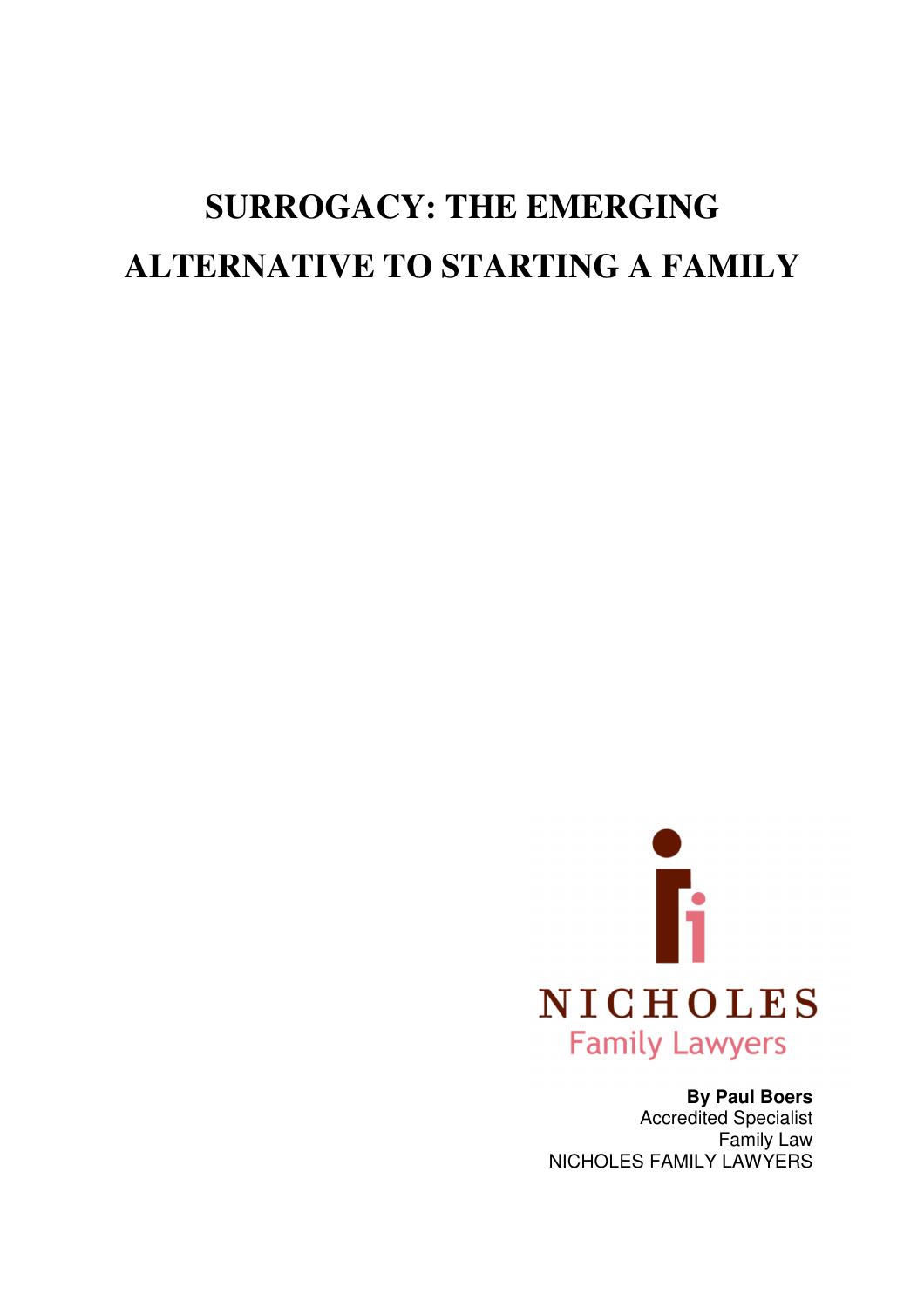# **INDEX**

| Part 1 | Introduction                                         | 3              |
|--------|------------------------------------------------------|----------------|
| Part 2 | Who is a Parent? Family Law Act and other Provisions | $\overline{4}$ |
| Part 3 | Case Law                                             | 9              |
| Part 4 | State/Territory Laws - Parentage Transfer Mechanisms | 12             |
| Part 5 | <b>Overseas Surrogacy Arrangements</b>               | 32             |
| Part 6 | Law Reform                                           | 37             |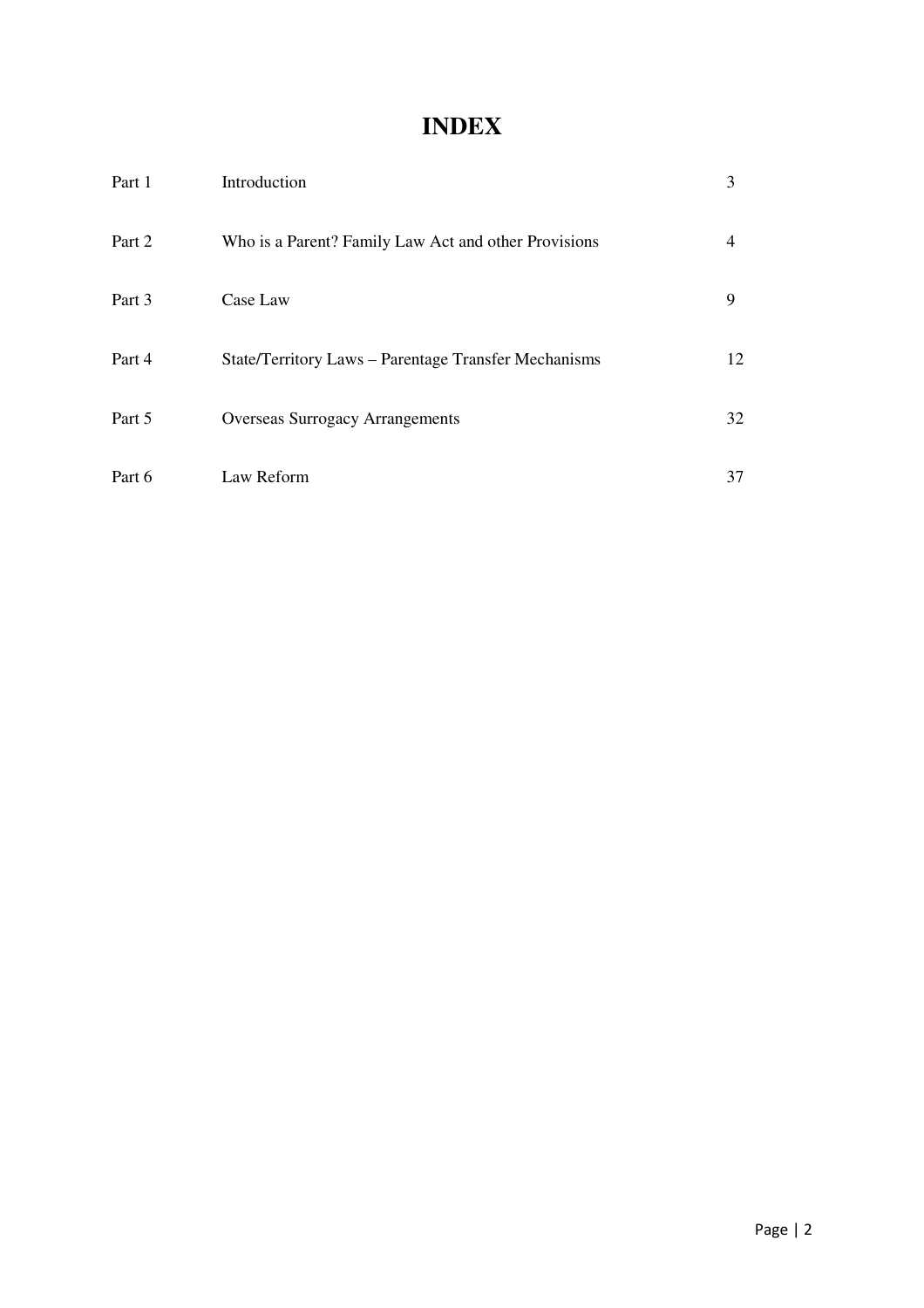# **PART 1 INTRODUCTION**

There is no definition of "family" within the *Family Law Act*. Although the *Family Law Act* seems largely designed to deal with the "traditional family", comprising a mother, a father and children, the reality in society is that the family comprises many different forms<sup>1</sup>.

Surrogacy is an arrangement whereby a commissioning couple ("the intending parents") enter into an arrangement with a woman ("the surrogate mother") who will carry their child, and then surrender the child to the intending parents upon birth. There are two forms of surrogacy. The first is traditional surrogacy, whereby the surrogate mother undergoes donor insemination treatment using her own ovum. This form of surrogacy does not usually occur via IVF clinics in Australia, as a matter of policy. The alternative form of surrogacy is gestational surrogacy whereby the ovum is harvested from a third person (or one of the intending parents where possible and in the case of an opposite sex couple) and fertilised using a sperm donation from one of the intending parents. The embryo is then implanted in the surrogate mother, and the child will not have her DNA.

Increasingly surrogacy is an option for creating a family being utilised by opposite sex couples where the woman is unable to conceive for medical reasons, and by gay male couples<sup>2</sup>. Although adoption is another option for creating a family, anecdotally couples are turning to surrogacy in increasingly larger numbers given the length of time taken and uncertainty surrounding adoption.

Leaving aside any debate about moral or ethical issues, surrogacy is a reality within our society. In my own experience as a lawyer, couples who cannot have children of their own through conventional means (whether same sex couples, or opposite sex couples for medical reasons) and who utilise surrogacy as an option to start a family are not so concerned with any issues about morality or ethics. In Australia the laws, whether at a State/Territory or Commonwealth level, are not particularly advanced insofar as how they deal with surrogacy arrangements compared to say the laws in California.

Each of the States and Territories in Australia has its own legislation dealing with assisted reproductive technology and which have general provisions about surrogacy arrangements. For instance in New South Wales under the *Assisted Reproductive Technology Act* 2007 commercial

l

<sup>&</sup>lt;sup>1</sup> See reference to "new forms" of family in Aldridge & Keaton [2009] FamCAFC at paragraph 77.

 $^2$  The author is not relying upon any data from the Australian Institute of Family Studies or elsewhere. Rather this is an observation based on the authors own experiences through volunteering at the Inner City Legal Centre at Kings Cross in Sydney, and in private practice.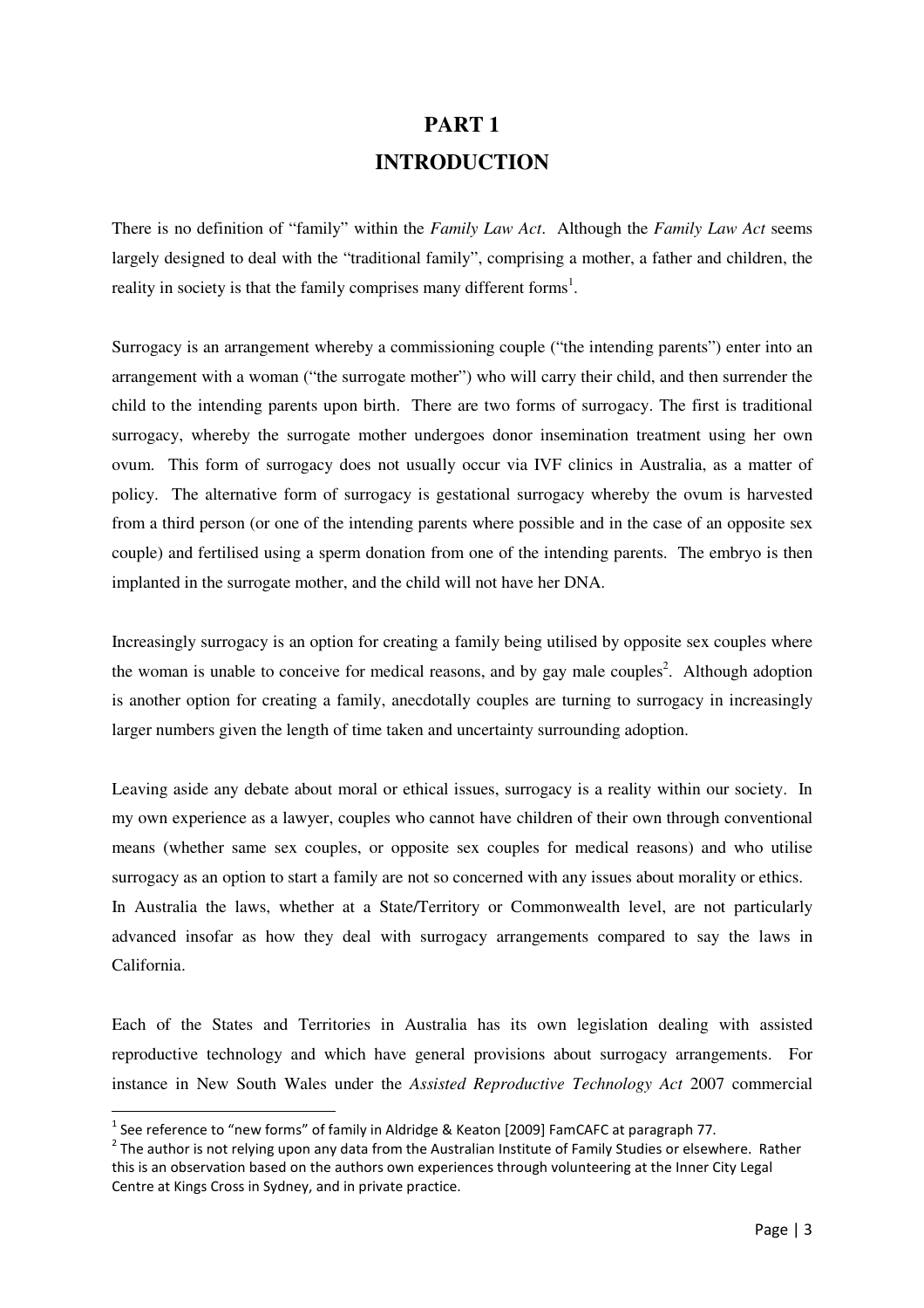surrogacy arrangements are prohibited<sup>3</sup> and entering into any commercial surrogacy arrangement can render the parties involved liable to prosecution. Commercial surrogacy is an arrangement whereby the intending parents provide a monetary benefit to the surrogate mother for her services. Otherwise under the *Assisted Reproductive Technology Act* 2007 surrogacy agreements are void<sup>4</sup>. There are similar provisions in legislation of the other States and Territories around Australia.

The position with surrogacy in general in Australia is that whilst commercial surrogacy is prohibited, altruistic surrogacy is not prohibited. However, agreements to enter into altruistic surrogacy arrangements are void, and therefore altruistic surrogacy arrangements cannot be enforced. The consequence is that any surrogacy arrangements entered into within Australia run the risk that upon the birth of the child, the surrogate mother may decide not to surrender the child and cannot be compelled to do so. The only possible remedy for the intending parents in such a situation is to apply to either the Family Court or Federal Magistrates Court for parenting orders that the child live with them<sup>5</sup>.

A Standing Committee of the Attorneys General of the States and Territories and the Commonwealth resolved that the States and Territories would all enact uniform legislation dealing with parentage and other issues arising out of surrogacy arrangements. The relevant legislation insofar as New South Wales is concerned is examined later in this paper.

# **Part 2**

# **Who is a Parent? Family Law Act Provisions**

For the intending parents, the primary legal issue is who is a parent. This issue is significant because of the provisions of s61C of the *Family Law Act,* which makes provision for who has parental responsibility of a child as follows:

## *Each parent has parental responsibility (subject to court orders)*

 *(1) Each of the parents of a child who is not 18 has parental responsibility for the child.* 

<sup>&</sup>lt;sup>3</sup> Per s43 Assisted Reproductive Technology Act 2007

<sup>&</sup>lt;sup>4</sup> Per s45 Assisted Reproductive Technology Act 2007

<sup>&</sup>lt;sup>5</sup> See Re: Evelyn [1998] FamCA 2378 as an example of an altruistic surrogacy arrangement where the surrogate mother seized the child back from the intending parents, and of the subsequent Family Court litigation over the child.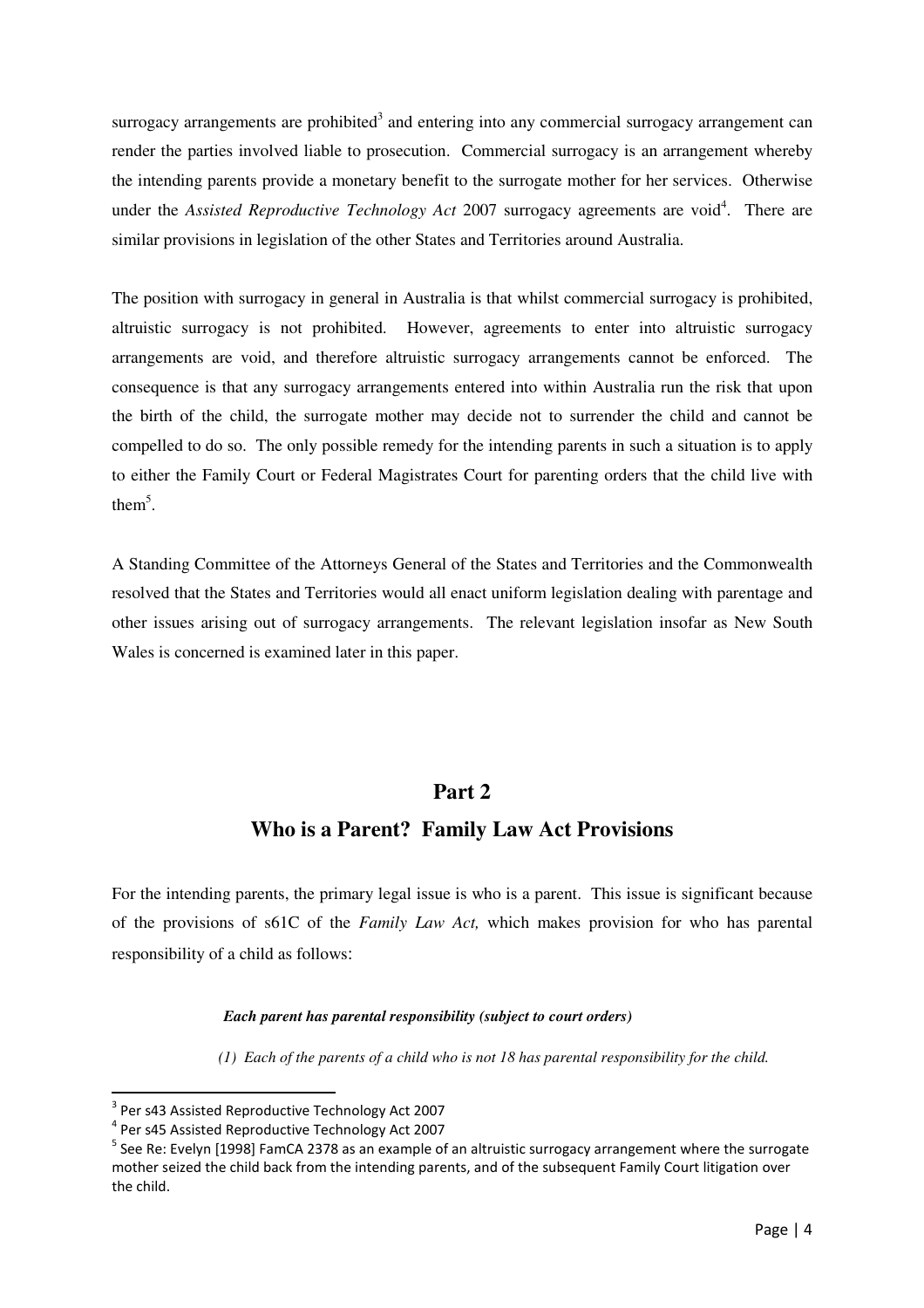*Note 1: This section states the legal position that prevails in relation to parental responsibility to the extent to which it is not displaced by a parenting order made by the court. See subsection (3) of this section and subsection 61D(2) for the effect of a parenting order.* 

*Note 2: This section does not establish a presumption to be applied by the court when making a parenting order. See section 61DA for the presumption that the court does apply when making a parenting order.* 

*Note 3: Under section 63C, the parents of a child may make a parenting plan that deals with the allocation of parental responsibility for the child.* 

 *(2) Subsection (1) has effect despite any changes in the nature of the relationships of the child's parents. It is not affected, for example, by the parents becoming separated or by either or both of them marrying or re-marrying.* 

 *(3) Subsection (1) has effect subject to any order of a court for the time being in force (whether or not made under this Act and whether made before or after the commencement of this section).* 

Parents have parental responsibility, which is defined in section 61B of the *Family Law Act* as follows:-*.*

#### *Meaning of parental responsibility*

 *In this Part, parental responsibility , in relation to a child, means all the duties, powers, responsibilities and authority which, by law, parents have in relation to children.* 

However, the *Family Law Act* does not have a definition of *parent,* rather it prescribes presumptions of parentage applying in various circumstances.

Given all surrogacy arrangements will involve an artificial conception procedure, the issue of parentage is dealt with by s60H of the *Family Law Act* which provides as follows:

#### *Children born as a result of artificial conception procedures*

 *(1) If:* 

 *(a) a child is born to a woman as a result of the carrying out of an artificial conception procedure while the woman was married to, or a de facto partner of, another person (the other intended parent ); and* 

 *(b) either:* 

 *(i) the woman and the other intended parent consented to the carrying out of the procedure, and any other person who provided genetic material used in the procedure consented to the use of the material in an artificial conception procedure; or* 

 *(ii) under a prescribed law of the Commonwealth or of a State or Territory, the child is a child of the woman and of the other intended parent;*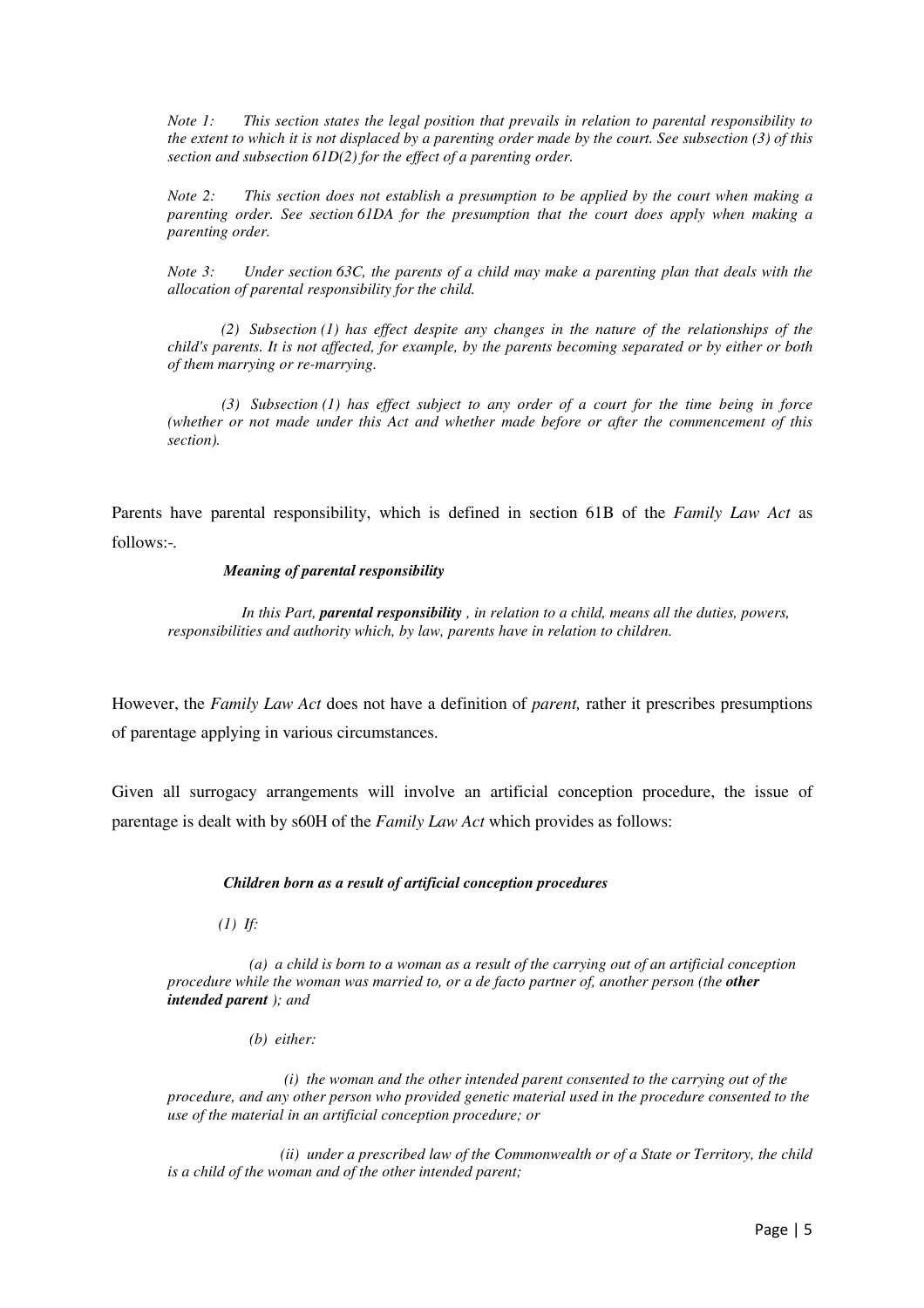*then, whether or not the child is biologically a child of the woman and of the other intended parent, for the purposes of this Act:* 

 *(c) the child is the child of the woman and of the other intended parent; and* 

 *(d) if a person other than the woman and the other intended parent provided genetic material--the child is not the child of that person.* 

 *(2) If:* 

 *(a) a child is born to a woman as a result of the carrying out of an artificial conception procedure; and* 

 *(b) under a prescribed law of the Commonwealth or of a State or Territory, the child is a child of the woman;* 

*then, whether or not the child is biologically a child of the woman, the child is her child for the purposes of this Act.* 

 *(3) If:* 

 *(a) a child is born to a woman as a result of the carrying out of an artificial conception procedure; and* 

 *(b) under a prescribed law of the Commonwealth or of a State or Territory, the child is a child of a man;* 

*then, whether or not the child is biologically a child of the man, the child is his child for the purposes of this Act.* 

 *(5) For the purposes of subsection (1), a person is to be presumed to have consented to an artificial conception procedure being carried out unless it is proved, on the balance of probabilities, that the person did not consent.* 

 *(6) In this section:* 

*"this Act" includes:* 

 *(a) the standard Rules of Court; and* 

 *(b) the related Federal Magistrates Rules.* 

Pursuant to the provisions of ss60H(1)(a)–(c) & (2) *Family Law Act*, the presumption of parentage will apply to the surrogate mother and her married or de facto partner provided the following applies:

1. Both the woman and her married or de facto partner consented to the carrying out of the procedure;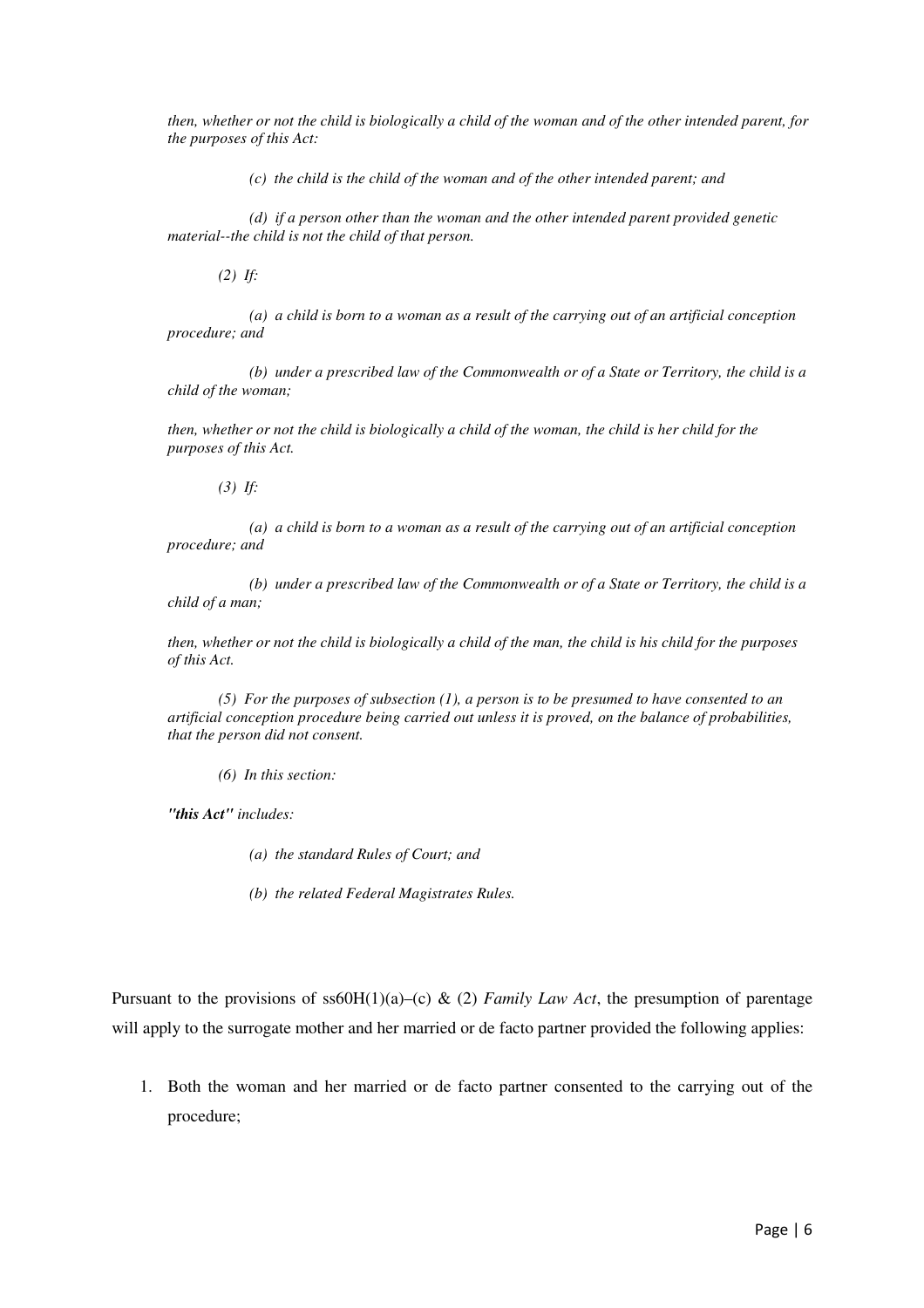- 2. The woman and her married or de facto partner were in that relationship at the time of  $conception<sup>6</sup>;$
- 3. Under a prescribed law of the Commonwealth or of a State or Territory the child is a child of the surrogate mother and her married or de facto partner.

Section 12CA of the *Family Law Regulations* provides that the following laws are prescribed laws for the purposes of s60H(2)(b) of the *Family Law Act*:

# *Artificial conception procedures: child of woman -- prescribed laws*

 *For paragraph 60H (2) (b) of the Act, the laws mentioned in the following table are prescribed.* 

| <b>Item</b> | $I$ <i>aw</i>                                            |
|-------------|----------------------------------------------------------|
|             | Status of Children Act 1996 (NSW), section 14            |
| 1A          | Status of Children Act 1974 (Vic), section 15 and 16     |
| 2           | Status of Children Act 1978 (Qld), section 18AB          |
| 3           | Artificial Conception Act 1985 (WA)                      |
| 4           | Family Relationships Act 1975 (SA), sections 10B and 10C |
| 5           | Status of Children Act 1974 (Tas), Part III              |
| 6           | Parentage Act 2004 (ACT), subsections 11 (2) and (3)     |
|             | Status of Children Act 1978 (NT), sections 5B, 5C and 5E |

Section 60H(2) provides that if a prescribed law of the Commonwealth or a State or a Territory provides that a child is a child of a woman as a result of an artificial conception procedure, then for the purposes of the *Family Law Act* it is her child whether or not the child is biologically a child of the woman.

The upshot of s60H is that in a surrogacy arrangement whereby one of the intending parents provides the sperm donation, the surrogate mother and her married or de facto partner will be presumed the parents of the child, even though the child does not have their DNA. This appears to leave the intending parents without a presumption of parentage under the *Family Law Act* .

Commonly where surrogacy arrangements involve a gay male couple, by consent the intending parent who provided the sperm donation is named on the child's birth certificate as a parent of the child. The intending parent named on the birth certificate as the father will have a presumption of parentage under s69R of the *Family Law Act* which provides as follows:

<sup>&</sup>lt;sup>6</sup> Per Keaton and Aldridge [2009] FamCA 92 at paragraph 39.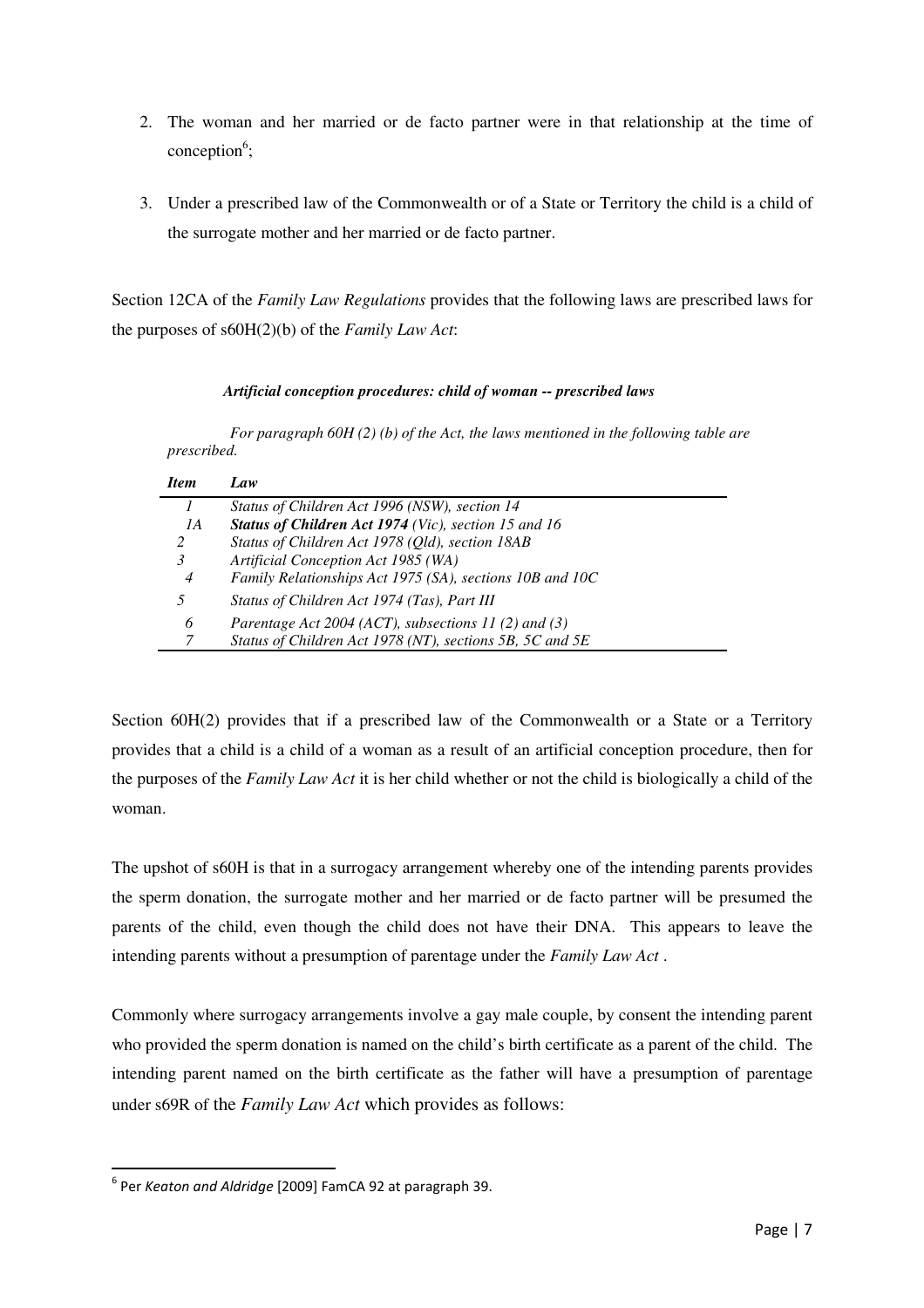#### *Presumption of parentage arising from registration of birth*

 *If a person's name is entered as a parent of a child in a register of births or parentage information kept under a law of the Commonwealth or of a State, Territory or prescribed overseas jurisdiction, the person is presumed to be a parent of the child.* 

Where the intending parent who provided the sperm donation is named on the child's birth certificate, this gives rise to a conflict between presumptions of parentage. The surrogate mother's married or de facto partner has a presumption of parentage by virtue of  $s60H(1)(a)-(c)$ , whereas  $s60H(1)(d)$  provides that if a person other than the woman and her married or de facto partner provided the genetic material for the child, then a child is not a child of that person. Effectively  $s60H(1)(d)$  precludes a sperm donor as being a parent of the child if he was not in a marriage or de facto relationship with the surrogate mother. Conflicts between presumptions of parentage will be dealt with later in this paper.

Section 60HB deals with presumptions of parentage of children in surrogacy arrangements. It provides as follows:

#### *Children born under surrogacy arrangements*

 *(1) If a court has made an order under a prescribed law of a State or Territory to the effect that:* 

- *(a) a child is the child of one or more persons; or*
- *(b) each of one or more persons is a parent of a child;*

*then, for the purposes of this Act, the child is the child of each of those persons.* 

 *(2) In this section:* 

*"this Act" includes:* 

- *(a) the standard Rules of Court; and*
- *(b) the related Federal Magistrates Rules*

For the purposes of s60HB, the prescribed laws it refers to are set out in regulation 12CAA of the Family Law Regulations as follows:

*Children born under surrogacy arrangements -- prescribed laws*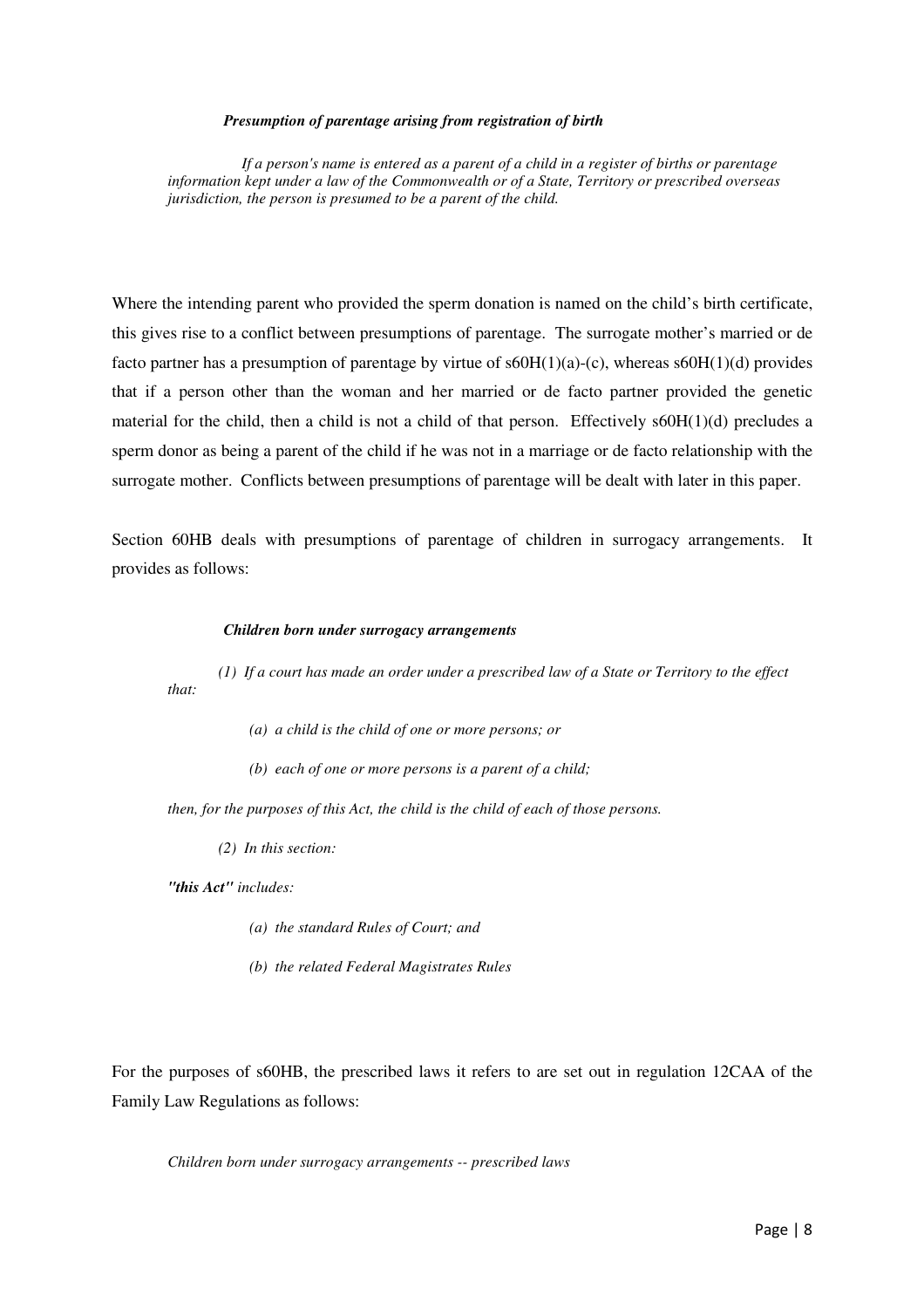*For subsection 60HB (1) of the Act, the laws mentioned in the following table are prescribed.* 

| Item | Law |
|------|-----|
|      |     |

- *1 Status of Children Act 1974 (Vic), section 22*
- *2 Surrogacy Act 2010 (Qld), section 22*
- *3 Surrogacy Act 2008 (WA), section 21*
- *4 Parentage Act 2004 (ACT), section 26*

The standing committee of the Attorneys Generals of the States and Territories and the Commonwealth examined the laws of all the States and Territories insofar as they applied to surrogacy arrangements. Although it was resolved that each of the States and Territories would enact uniform laws making provision for a mechanism, through the courts, to transfer parentage from the surrogate mother and her married or de facto partner to the intending parents, not all of the States and Territories have enacted such laws as yet. Currently those laws exist in Western Australia, the ACT and Victoria and Queensland. New South Wales has enacted the *Surrogacy Act 2010* which came into effect as of 1 March 2011. The specifics of these laws will be dealt with later in this paper.

# **Part 3**

# **Case Law**

In 2003 Justice Brown of the Family Court in Melbourne delivered a decision in the case of *Re Mark:*  an application relating to parental responsibilities<sup>7</sup>. This is a case involving a gay male couple who entered into a commercial surrogacy arrangement with a woman from California. In California, commercial surrogacy is not only legal, commercial surrogacy agreements are enforceable. In this surrogacy arrangement, an ovum donation was provided by an anonymous female third person, and the sperm donation was provided by one of the gay male couple who are from Melbourne. The embryo was implanted in the surrogate mother, who was married. Upon the birth of the child, he was surrendered to the care of the gay male couple, the parties entered into a legal mechanism via the Californian Supreme Court to confer parental responsibility upon the gay male couple, and a birth certificate issued naming the parents as the sperm donor and the surrogate mother.

The gay male couple filed an Application for Consent Orders in the Family Court at Melbourne. They were named as the applicants, and the respondents were the surrogate mother and her husband.

<sup>7</sup> [2003] Fam CA 822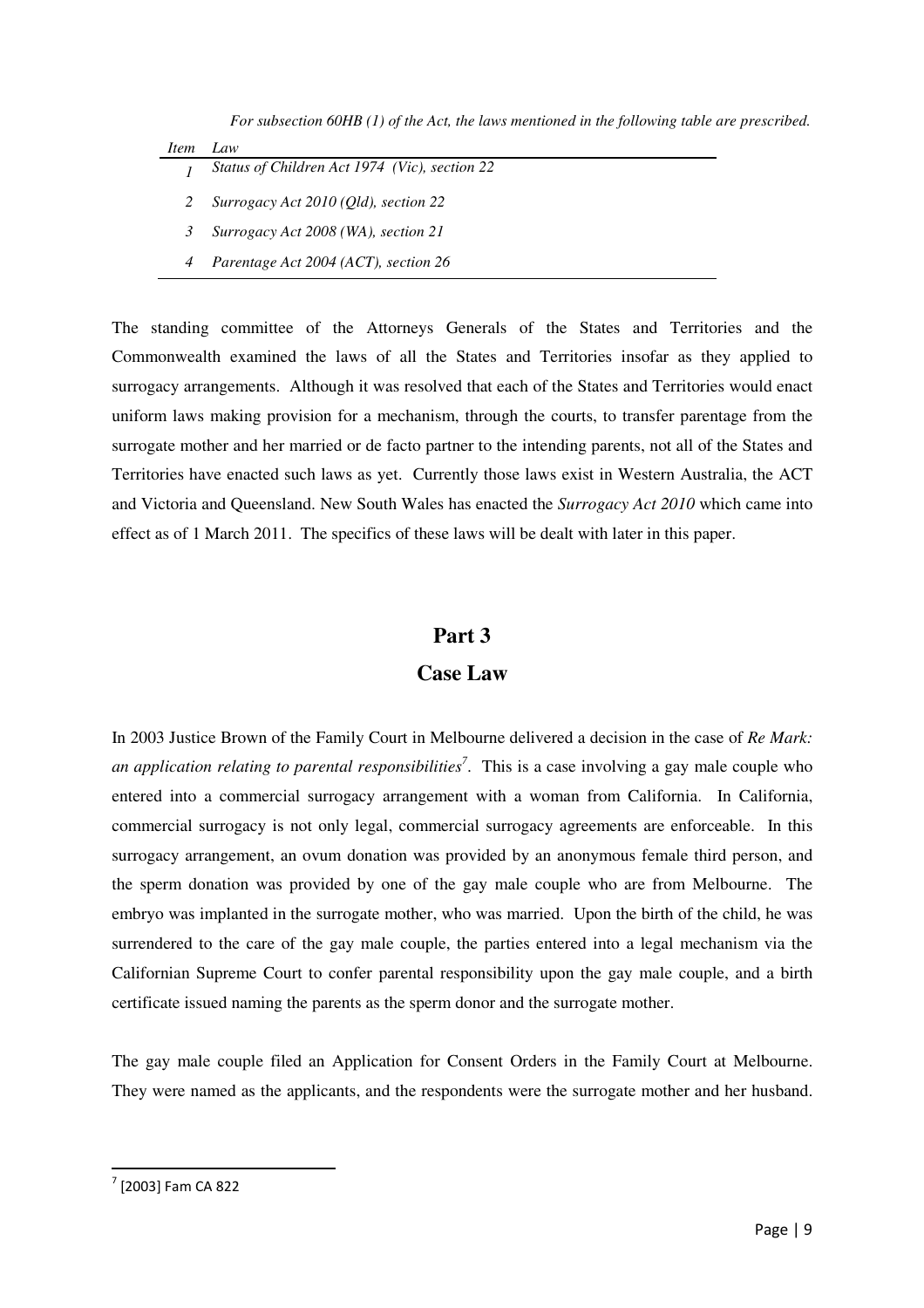The consent orders provided for the gay male couple to have parental responsibility of the child, and that he live with them.

Eventually Justice Brown made the parenting orders by consent, but by way of obiter she considered the issue of who is the child's parent. She reviewed previous case authorities including  $B \& \mathcal{J}^8$  and *re*: Patrick<sup>9</sup>.

Justice Brown concluded that by applying presumptions of parentage applicable in Australia, the surrogate mother and her husband would be presumed the parents of the child. This was by way of operation of s60H of the *Family Law Act*, as it then was. However, the sperm donor was noted on the birth certificate as the father of the child. Justice Brown then examined whether he would be presumed a parent for the purposes of s69R of the *Family Law Act*. She noted that s69R can deem a person a parent if they are named as a parent on a birth certificate issued from a prescribed overseas jurisdiction. At the time the case was determined, there were no prescribed overseas jurisdictions in the *Family Law Regulations* for the purposes of recognising birth certificates from overseas. Accordingly, she found that the sperm donor was not a parent for the purposes of s69R.

When examining other case authority Justice Brown found that in the absence of a definition of the word *parent* or a deeming provision as to the status of the sperm donor, she could apply the common law definition of parent, which is to be found in the Oxford Dictionary. She found that a parent is a person who has begotten or born a child.

Upon examining the facts of the case in *re Mark*, Justice Brown found that the sperm donor provided the sperm donation expressly for the purpose of conceiving a child which he would parent. She did not make any finding that the sperm donor in this case was a parent for a number of reasons. There was no contradicting party to the application and there may have been arguments contrary to the sperm donor being deemed a parent. Otherwise Justice Brown was mindful of the impact of finding a sperm donor to be a parent, including that men who have donated sperm to the IVF industry may find they are deemed parents and have parental responsibility and potential child maintenance liabilities.

The issue concerning the status of the sperm donor, who is not in a marriage or de facto relationship with the birth mother, has now been overcome with the amendments to s60H of the *Family Law Act* which came in to effect in November 2008. Specifically,  $s60H(1)(d)$  deems a sperm donor in the *re*: *Mark* scenario not to be a parent of the child.

l

<sup>8</sup> [1996] Fam CA 124

<sup>&</sup>lt;sup>9</sup> [2002] Fam CA 193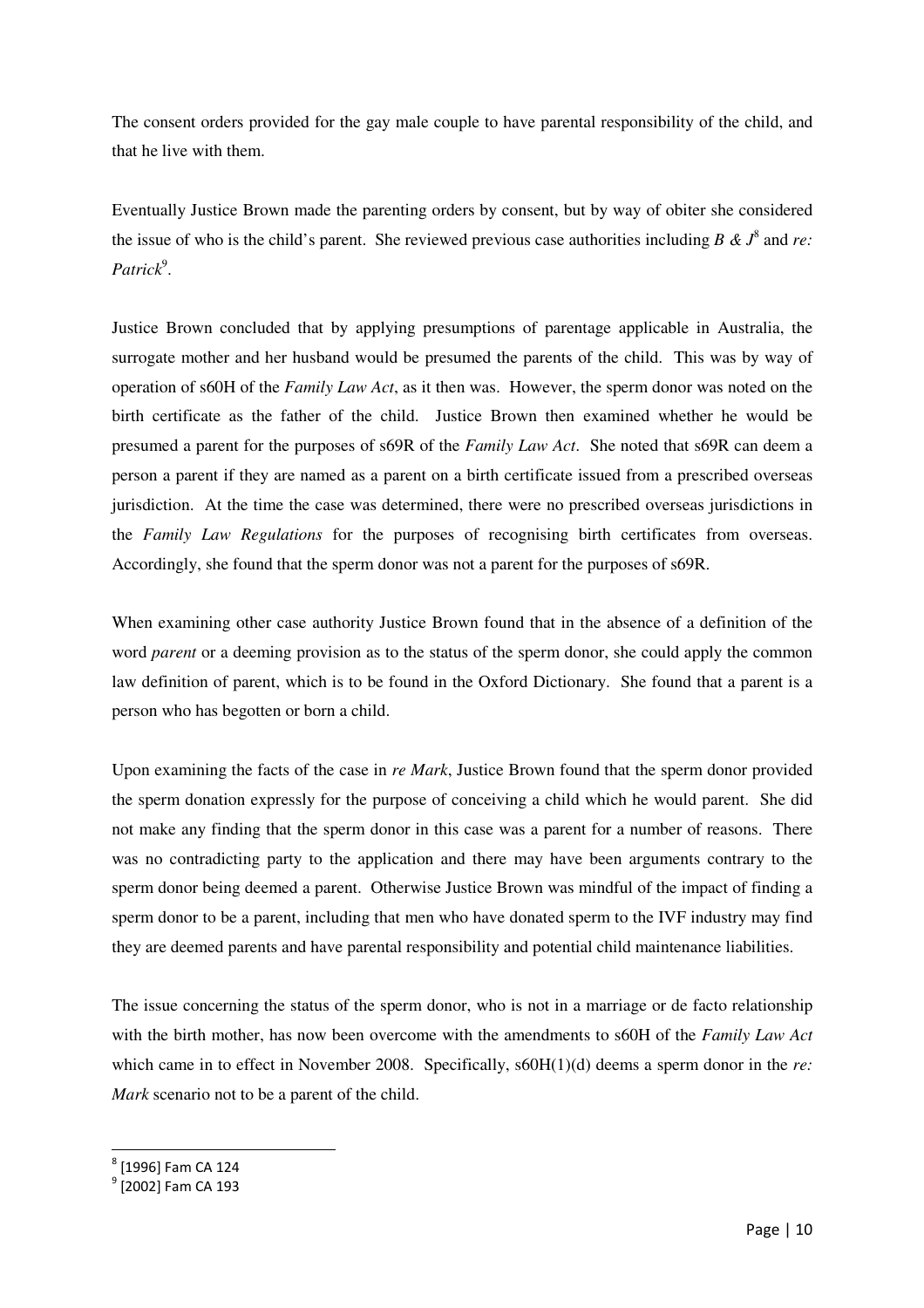The decision of Justice Watts of the Family Court of Australia in *re Michael: surrogacy arrangements<sup>10</sup>* dealt with the application of presumptions of parentage for a child who is born into a surrogacy arrangement. Although the case involved an opposite sex couple who entered into a surrogacy arrangement with the mother of the intended mother, and an application to the Family Court for leave to adopt under s60G of the *Family Law Act*, the reasoning of this decision has application in cases involving gay male couples where the sperm donor in the surrogacy arrangement is named on the birth certificate as the father.

The decision in *re Michael: surrogacy arrangements* provided that the second limb of s60H(1)(b) of the *Family Law Act* incorporates presumptions of parentage under the *Status of Children Act (NSW)*, since the *Status of Children Act (NSW)* is a prescribed law for the purposes of s60H *Family Law Act*. Therefore, if a presumption of parentage arising out of an artificial conception procedure applies under s14<sup>11</sup> of the *Status of Children Act (NSW)*, and therefore under s60H of the *Family Law Act*, then by virtue of the provisions of  $s17^{12}$  of the *Status of Children Act (NSW)* it will prevail over any presumption of parentage which may apply out of birth registration under s11<sup>13</sup> of the *Status of Children Act (NSW)*, or s69R of the *Family Law Act*.

The facts of *re Michael: surrogacy arrangements* involved the intending parents entering into an arrangement with the intending mother's own mother to act as the surrogate mother. The surrogate mother underwent an IVF procedure whereby the intending father provided the sperm donation and an ovum donation came from a third person. The surrogate mother was in a de facto relationship.

After the birth of the child the surrogate mother surrendered the child to her daughter and son-in-law. The surrogate mother and the intended father (the sperm donor) were named as parents on the birth certificate.

By virtue of the operation of s60H of the *Family Law Act* the surrogate mother and her de facto partner were presumed parents of the child. However, the intending father/sperm donor being named on the birth certificate had a presumption of parentage under s69R of the *Family Law Act*. The presumption of parentage of the intending father/sperm donor was in conflict with the presumption of parentage applying to the surrogate mother's de facto partner. The presumption of parentage under

<sup>10</sup> [2009] Fam CA 691

 $11$  S.14 Status of Children Act (NSW) makes provision for presumptions of parentage where the child was conceived by way of an artificial conception procedure. The presumptions operate in similar terms to that under s.60H Family Law Act.

 $12$  S.17 Status of Children Act (NSW) deals with conflicts between presumptions of parentage, and provides irrebuttable presumptions will prevail over rebuttable presumptions.

<sup>&</sup>lt;sup>13</sup> S.11 Status of Children Act (NSW) is in similar terms to s.69R Family Law Act making provision for a presumption of parentage arising out of birth registration.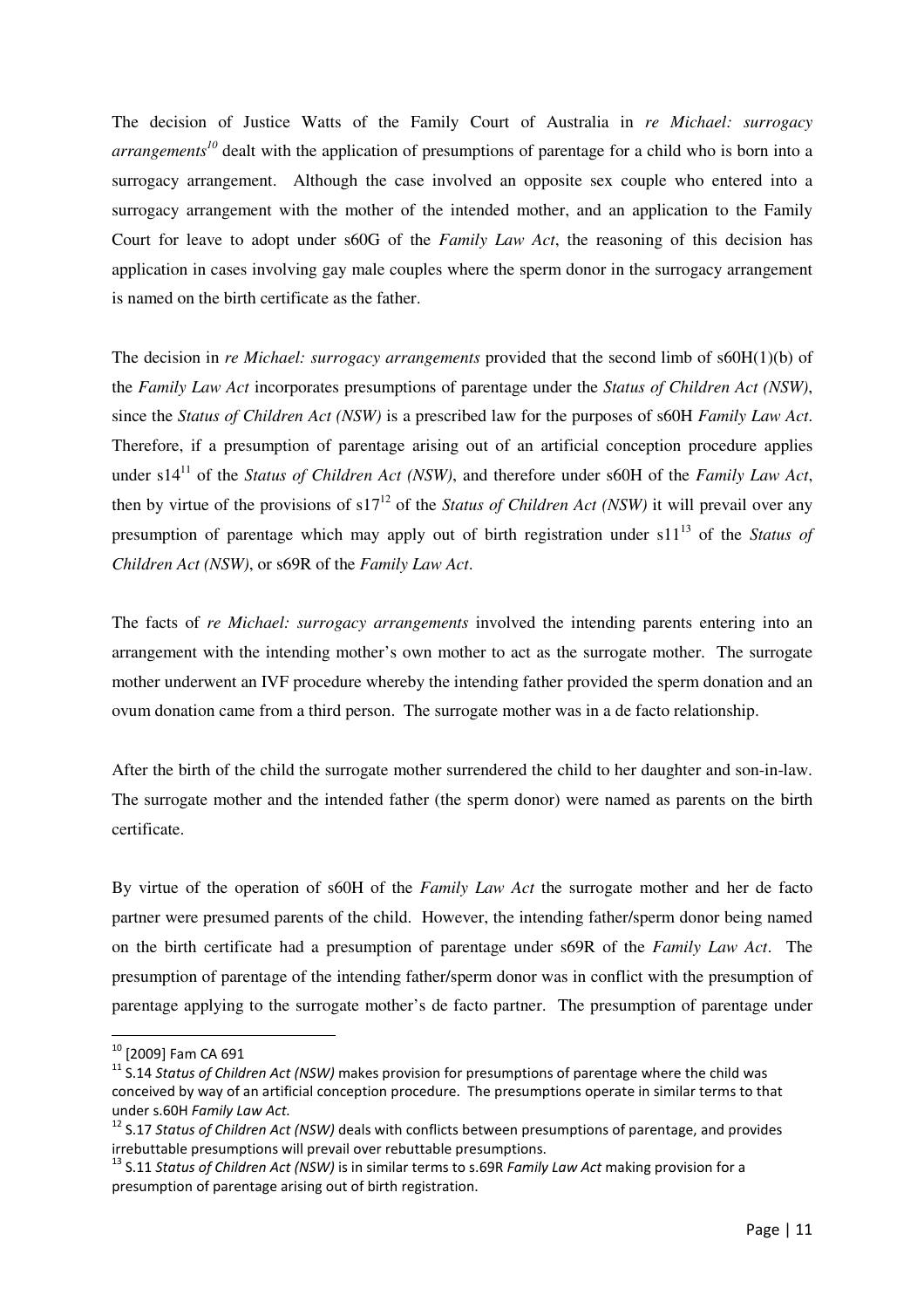s.60H(1) *Family Law Act* is irrebuttable, whereas the presumption of parentage under s.69R Family Law Act is rebuttable. Given that s17 of the Status of Children Act (NSW) is incorporated into the presumptions of parentage under s60H and provides that irrebuttable presumptions of parentage will prevail over rebuttable presumptions of parentage, the presumption of parentage of the surrogate mother's de facto partner prevailed over that of the intended/sperm donor.

The consequence for couples entering into surrogacy arrangements of the operation of the presumptions of parentage under s.60H and s.69R *Family Law Act*, and of the decision in *re: Michael surrogacy arrangements* is that being named on the birth certificate as a parent will be insufficient to give that person a presumption of parentage and will not enable that person to exercise parental responsibility over the child.

This is the correct legal/technical position. However, what may be occurring in practice within the community may be different.

# **Part 4**

# **State/Territory Laws – parentage transfer mechanism**

Surrogacy legislation in the various States and Territories makes provision for a transfer of parentage mechanism, referred to as parentage orders, whereby the status of parent of the surrogate mother and her married or de facto partner are transferred to and conferred upon the intending parents. By virtue of S.60HB *Family Law Act*, once the parentage order is made, the intending parents then have a presumption of parentage in their favour.

What follows is a brief examination of the transfer of parentage provisions which currently exist in Australia.

# **ACT law**

The *Parentage Act 2004 (ACT)*, in division 2.5 of that Act, makes provision for parentage orders. The relevant sections, s23-26, provide as follows:

## *24 Application of div 2.5*

*This division applies to a child if—* 

- *(a) the child was conceived as a result of a procedure carried out in the ACT; and*
- *(b) neither birth parent of the child is a genetic parent of the child; and*
- *(c) there is a substitute parent agreement, other than a commercial substitute parent agreement, under which 2 people (the substitute parents) have indicated their intention to apply for a parentage order about the child; and*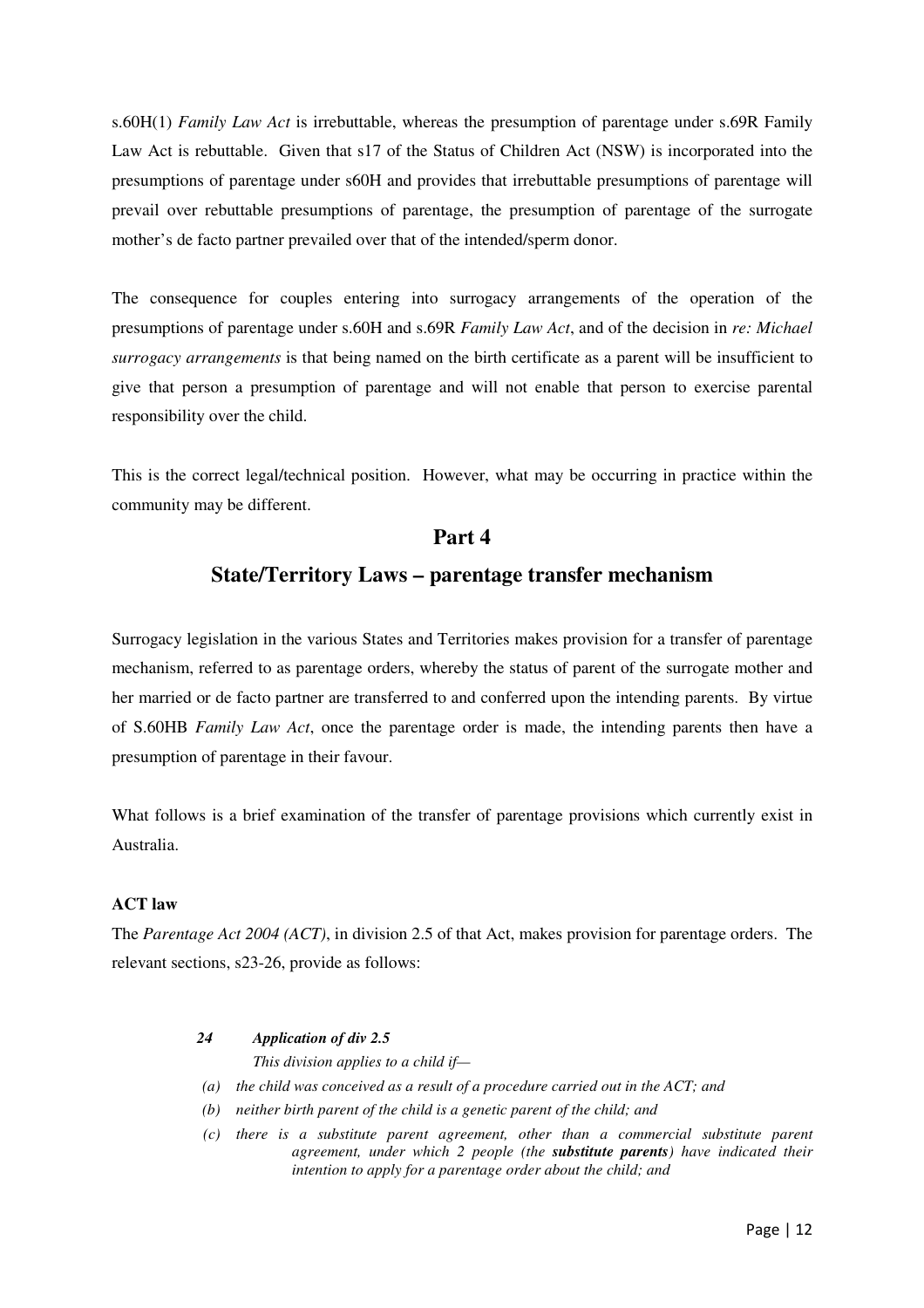- *(d) at least 1 of the substitute parents is a genetic parent of the child; and*
- *(e) the substitute parents live in the ACT.*

#### *25 Application for parentage order*

- *(1) An application may be made to the Supreme Court for a parentage order about the child.*
- *(2) The application may be made by either or both of the substitute parents.*
- *(3) The application may only be made when the child is between the ages of 6 weeks and 6 months.*

#### *26 Parentage order*

- *(1) The Supreme Court must make a parentage order about the child if satisfied that—* 
	- *(a) the making of the order is in the best interests of the child; and*
	- *(b) both birth parents freely, and with a full understanding of what is involved, agree to the making of the order.*
- *(2) However, the Supreme Court may dispense with the requirement under subsection (1) (b) in relation to a birth parent if satisfied that—* 
	- *(a) the birth parent is dead or incapacitated; or*
	- *(b) the applicants cannot contact the birth parent after making reasonable inquiries.*
- *(3) In deciding whether to make a parentage order, the Supreme Court must take the following into consideration, if relevant:* 
	- *(a) whether the child's home is, and was at the time of the application, with both substitute parents;*
	- *(b) whether both substitute parents are at least 18 years old;*
	- *(c) if only 1 of the child's substitute parents has applied for the order, and the other substitute parent is alive at the time of the application, whether—* 
		- *(i) the other substitute parent freely, and with a full understanding of what is involved, agrees to the making of the order in favour of the applicant substitute parent; or*
		- *(ii) the applicant substitute parent cannot contact the other substitute parent to obtain his or her agreement under subparagraph (i);*
	- *(d) whether payment or reward (other than for expenses reasonably incurred) has been given or received by either of the child's substitute parents, or either of the child's birth parents, for or in consideration of—* 
		- *(i) the making of the order; or*
		- *(ii) the agreement mentioned in subsection (1) (b); or*
		- *(iii) the handing over of the child to the substitute parents; or*
		- *(iv) the making of any arrangements with a view to the making of the order;*
	- *(e) whether both birth parents and both substitute parents have received appropriate counselling and assessment from an independent counselling service;*
	- *(f) if a birth parent is dead or incapacitated or cannot be contacted—any evidence before the court that the birth parent no longer intended or intends the substitute parents to obtain a parentage order about the child.*
- *(4) The Supreme Court may take into consideration anything else it considers relevant.*
- *(5) For subsection (3) (e), a counselling service is not independent if it is connected with—* 
	- *(a) the doctor who carried out the procedure that resulted in the birth of the relevant child; or*
	- *(b) the institution where the procedure was carried out; or*
	- *(c) another entity involved in carrying out the procedure.*
- *(6) The Supreme Court must make a parentage order under subsection (1)—* 
	- *(a) if both substitute parents apply for the order—in favour of both substitute parents; or*
	- *(b) if only 1 substitute parent applies for the order, and the other substitute parent is dead or incapacitated at the time of the application (unless the court is satisfied that, at the*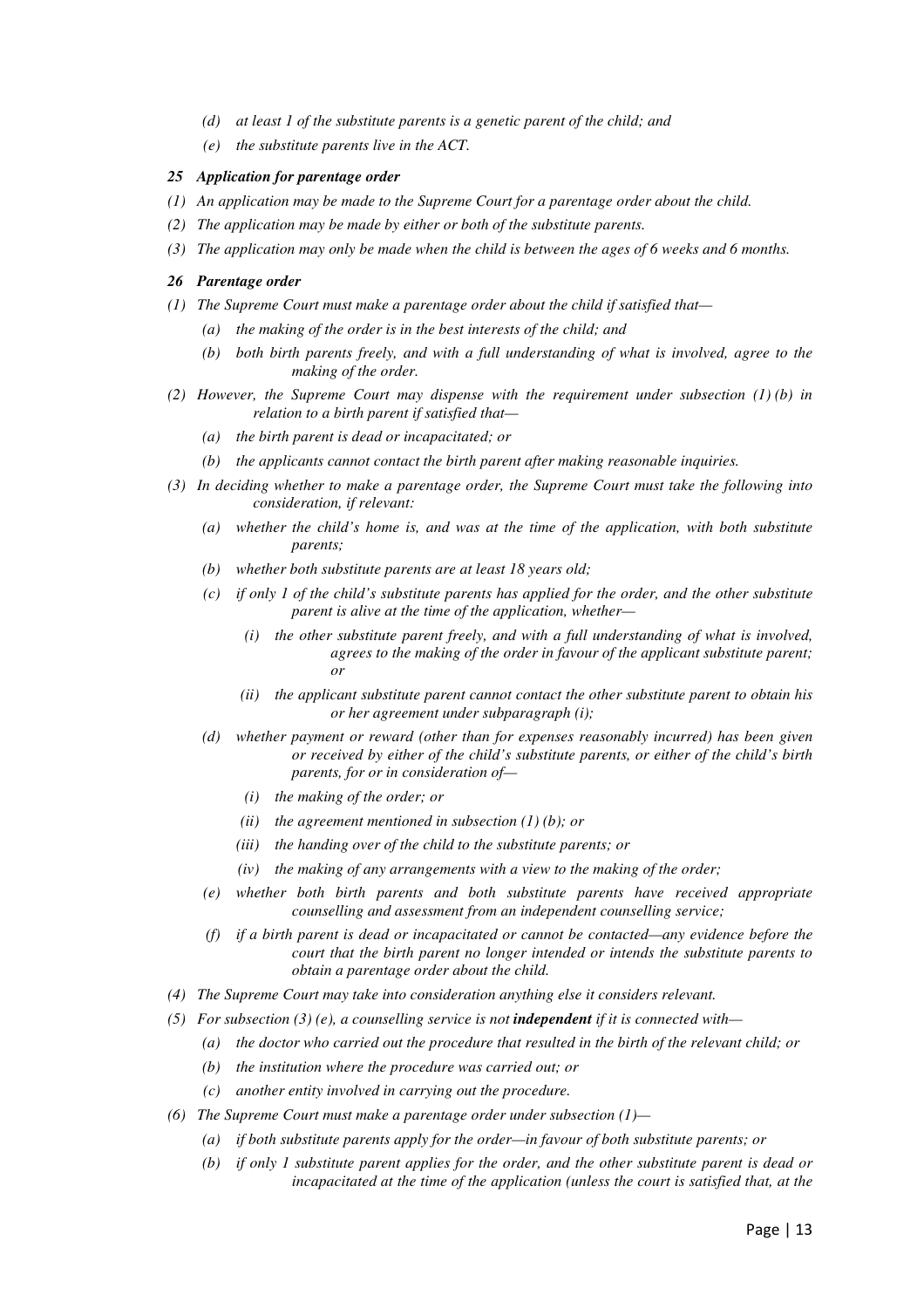*time of death or incapacitation, the deceased or incapacitated substitute parent no longer intended or intends to apply for a parentage order about the child)—in favour of both substitute parents; or* 

 *(c) if, in any other case, only 1 substitute parent applies for the order—in favour of the applicant substitute parent.* 

The jurisdictional requirements as set out in s24 of the *Parentage Act (ACT)* include:

- 1. The artificial conception procedure resulting in the conception of the child must have been carried out in the ACT;
- 2. Neither birth parent of the child provided any genetic material for the conception of the child;
- 3. There is an agreement between the parties, other than a commercial agreement, under which the intending parents have indicated their intention to apply for a parentage order about the child;
- 4. At least one of the intending parents is a genetic parent of the child (ie has provided the sperm donation or the ovum donation); and
- 5. The intending parents live in the ACT.

# **Western Australia law**

Similar provisions for a transfer of parentage mechanism apply in Western Australia under the *Surrogacy Act* (*WA*)<sup>14</sup> as follows:

## *19 . Circumstances for seeking parentage order*

 *(1) An application can be made under this Part for a parentage order only if —* 

 *(a) the arranged parents reside in Western Australia and at least one arranged parent has reached 25 years of age; and* 

 *(b) when the surrogacy arrangement was entered into or after that time but before the application is made —* 

 *(i) the arranged parents are an eligible couple; or* 

 *(ii) one of the arranged parents, or the arranged parent if there is only one, is an eligible person.* 

 $14$  Sections 19 – 21 Surrogacy Act.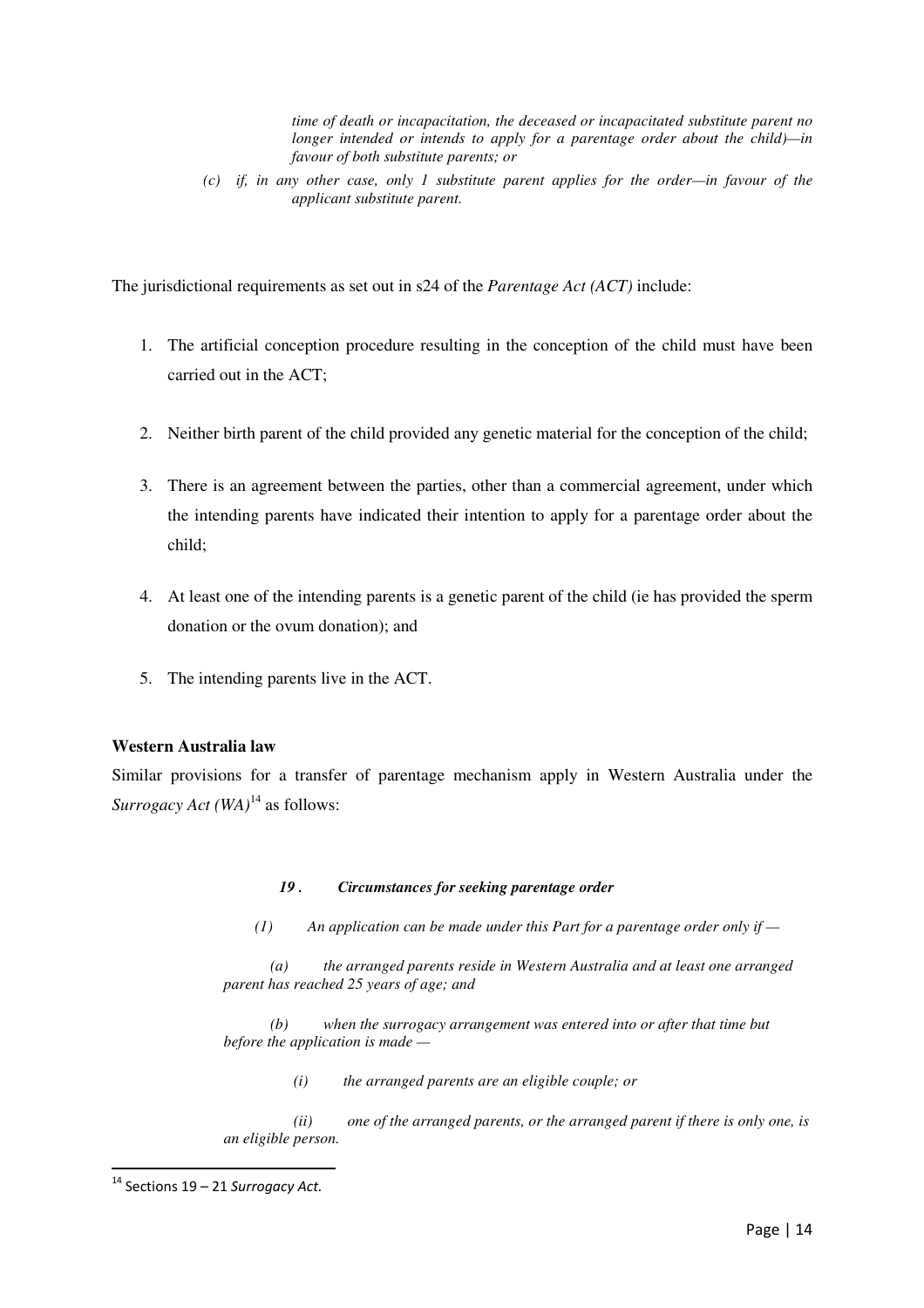$(2)$  *In subsection*  $(1)(b)$  —

 *eligible couple means 2 people of opposite sexes who are married to, or in a de facto relationship with, each other and who, as a couple —* 

 *(a) are unable to conceive a child due to medical reasons not excluded by subsection (3); or* 

 *(b) although able to conceive a child, would be likely to conceive a child affected by a genetic abnormality or a disease;* 

 *eligible person means a woman who —* 

 *(a) is unable to conceive a child due to medical reasons not excluded by subsection (3); or* 

 *(b) although able to conceive a child, would be likely to conceive a child affected by a genetic abnormality or a disease; or* 

 *(c) although able to conceive a child, is unable for medical reasons to give birth to a child.* 

 *(3) The medical reasons for being unable to conceive a child that are referred to in the definitions of eligible couple and eligible person do not include —* 

 *(a) a reason arising from a person's age; or* 

 *(b) a reason prescribed for the purpose of the Human Reproductive Technology Act 1991 section 23(1)(d).* 

#### *20 . Applying for a parentage order*

 *(1) In the circumstances described in section 19, the arranged parents may, if the making of the order would not be prevented by section 16(1), apply in accordance with this section for a parentage order.* 

 *(2) The application can be lodged with the court only after a period of 28 days has elapsed since the day on which the child is born.* 

 *(3) The application cannot be lodged with the court more than 6 months after the day on which the child is born except with the leave of the court, which may be given in exceptional circumstances.* 

 *(4) If the child was born before the day fixed under section 2(b) as the day on which this section comes into operation, the application may, despite subsection (3), be lodged within one year after that day.* 

 *(5) Before the court considers the application, a certified copy of the child's birth certificate must, if it is available, have been lodged with the court.* 

#### *21 . Court may make parentage order*

 *(1) The court may, on an application made under section 20(1), make a parentage order.* 

 *(2) Before it makes a parentage order the court has to be satisfied that —*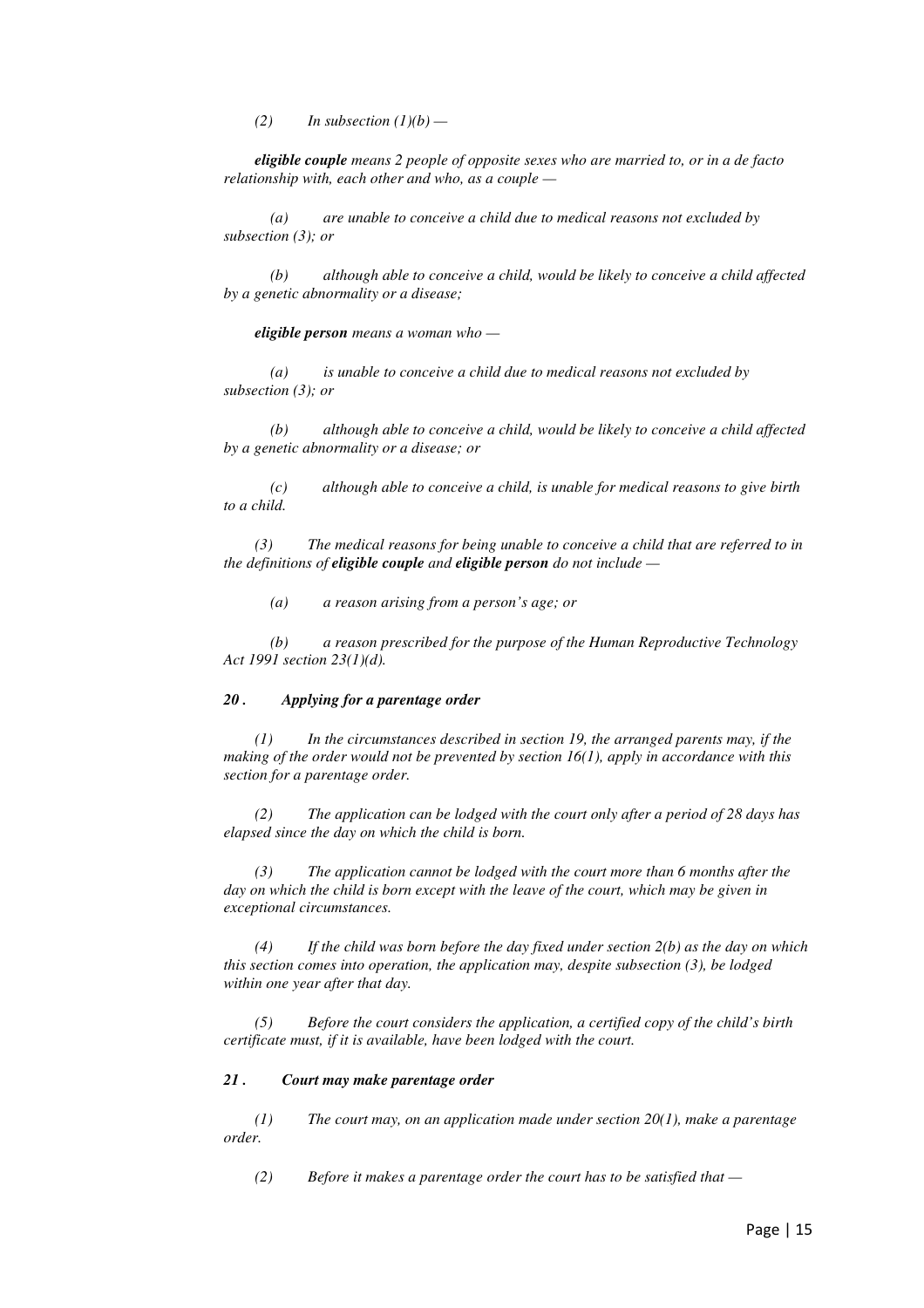*(a) the circumstances that section 19 requires for applying for a parentage order exist; and* 

 *(b) except to the extent that subsection (3) authorises the court to dispense with the requirement for a birth parent to have received the counselling, the child's birth parents and the arranged parents have received appropriate counselling about the effect of the proposed order; and* 

 *(c) except to the extent that subsection (3) authorises the court to dispense with the requirement for a birth parent to have received the advice, the child's birth parents and the arranged parents have received independent legal advice about the effect of the proposed order; and* 

 *(d) except to the extent that subsection (3) authorises the court to dispense with the requirement for a birth parent's consent, the child's birth parents freely consent to the making of the order; and* 

 *(e) except in circumstances identified in subsection (4), the child was, when the application for the order was lodged with the court, and is, when the court makes the proposed order, in the day to day care of the arranged parents; and* 

 *(f) except to the extent that subsection (3) authorises the court to dispense with the requirement for a birth parent to have agreed, the child's birth parents and the arranged parents have agreed in writing to an appropriate plan (the approved plan ) in accordance with section 22; and* 

 *(g) it is in the best interests of the child for the court to make the proposed order.* 

 *(3) In circumstances identified in subsection (4) or if the court is satisfied that a birth parent is deceased or incapacitated or that the arranged parents have been unable to contact a birth parent despite having made reasonable efforts to do so, the court may dispense with —* 

 *(a) the requirement for the birth parent to have received counselling as described in subsection (2)(b); or* 

 *(b) the requirement for the birth parent to have received independent legal advice as described in subsection (2)(c); or* 

 *(c) the requirement for the birth parent to consent under subsection (2)(d) to the making of a parentage order; or* 

 *(d) the requirement for the birth parent to have agreed to an appropriate plan as described in subsection (2)(f).* 

- *(4) The circumstances this subsection identifies are that* 
	- *(a) the birth mother is not the child's genetic parent; and*
	- *(b) at least one arranged parent is the child's genetic parent.*
- *(5) In subsection (4)*

 *genetic parent of a child means a person from whose egg or sperm the child is conceived.*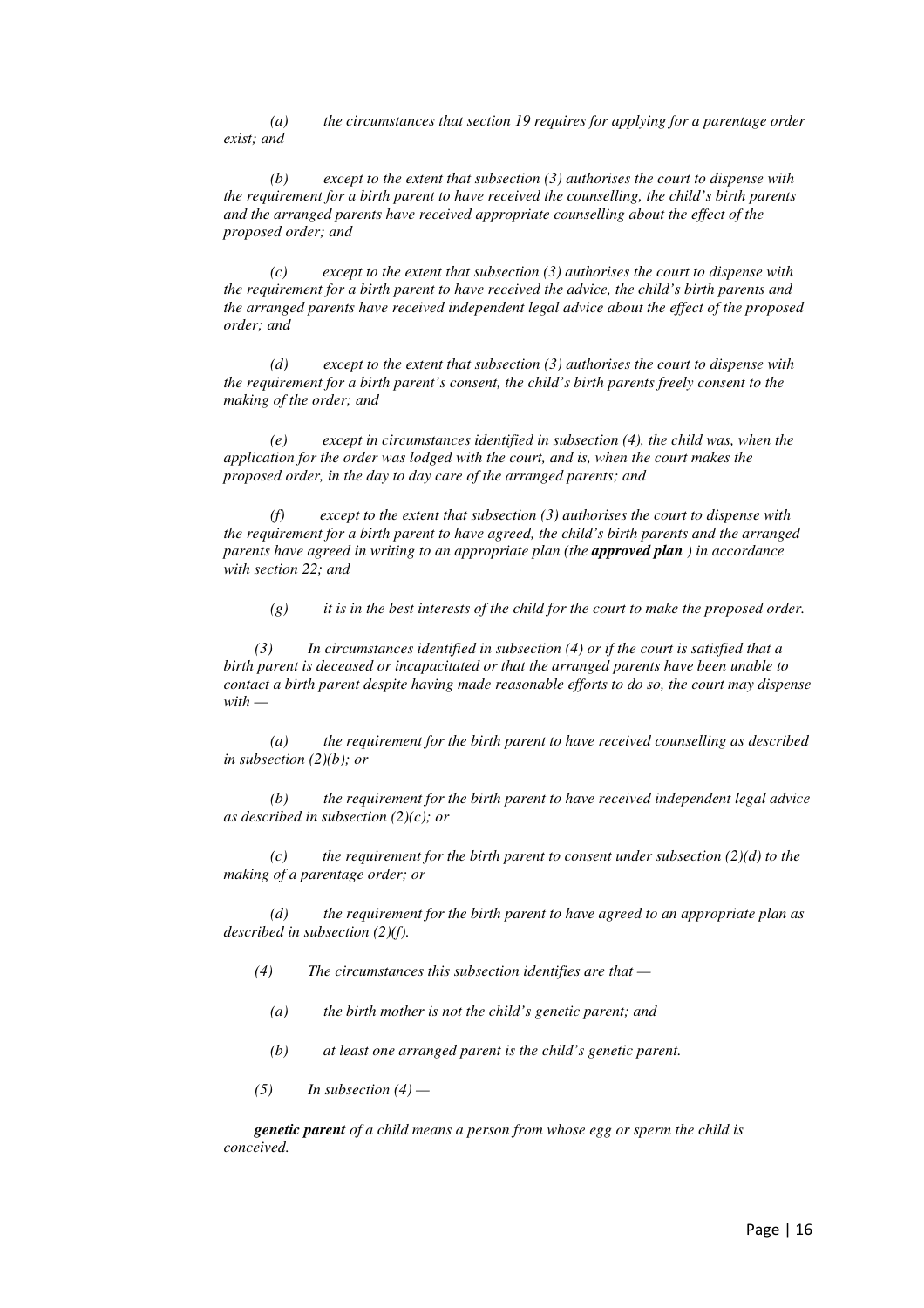The jurisdictional requirements to access the transfer of parentage mechanism in WA include: -

- 1. The intending parents reside in WA and at least one is at least 25 years of age;
- 2. The intending parents are an opposite sex married or de facto couple who either cannot conceive a child for medical reasons, or can conceive a child but it is likely to be born with genetic defects.

Clearly the transfer of parentage mechanism in WA excludes same sex couples.

Unlike the jurisdictional requirements in the ACT legislation, there is no requirement that the artificial conception procedure be carried out in WA, and presumably could extend to arrangements where the intending couple residing in WA enter into a surrogacy arrangement with a surrogate mother interstate or overseas.

# **Victoria law**

Victoria has provisions in the *Status of Children Act 1974 (VIC)*<sup>15</sup> for a transfer of parentage mechanism by way of parentage orders, similar to the provisions in WA and ACT legislation. The principal jurisdictional requirements are set out in s.20 as follows:

- *20 Application for a substitute parentage order*
- *(1) The commissioning parents of a child born under a surrogacy arrangement may apply to the court for a substitute parentage order if—* 
	- *(a) the child was conceived as a result of a procedure carried out in Victoria; and*
	- *(b) the commissioning parents live in Victoria at the time of making the application.*
- *(2) An application for a substitute parentage order must be made—* 
	- *(a) not less than 28 days, and not more than 6 months after the birth of the child; or*
	- *(b) at another time with leave of the court.*
- *(3) Before the court hears the application, the commissioning parents must file a certified copy of the child's birth certificate (if available) with the court*.

Section 20 *Status of Children Act (VIC)* sets out the jurisdictional requirements that must exist before the transfer of parentage mechanism can be accessed, including: -

- 1. The child was conceived by way of an artificial conception procedure carried out in Victoria;
- 2. The intending parents live in Victoria at the time the Application is made for a parentage order.

 $15$  Sections 20 – 26 Status of Children Act 1974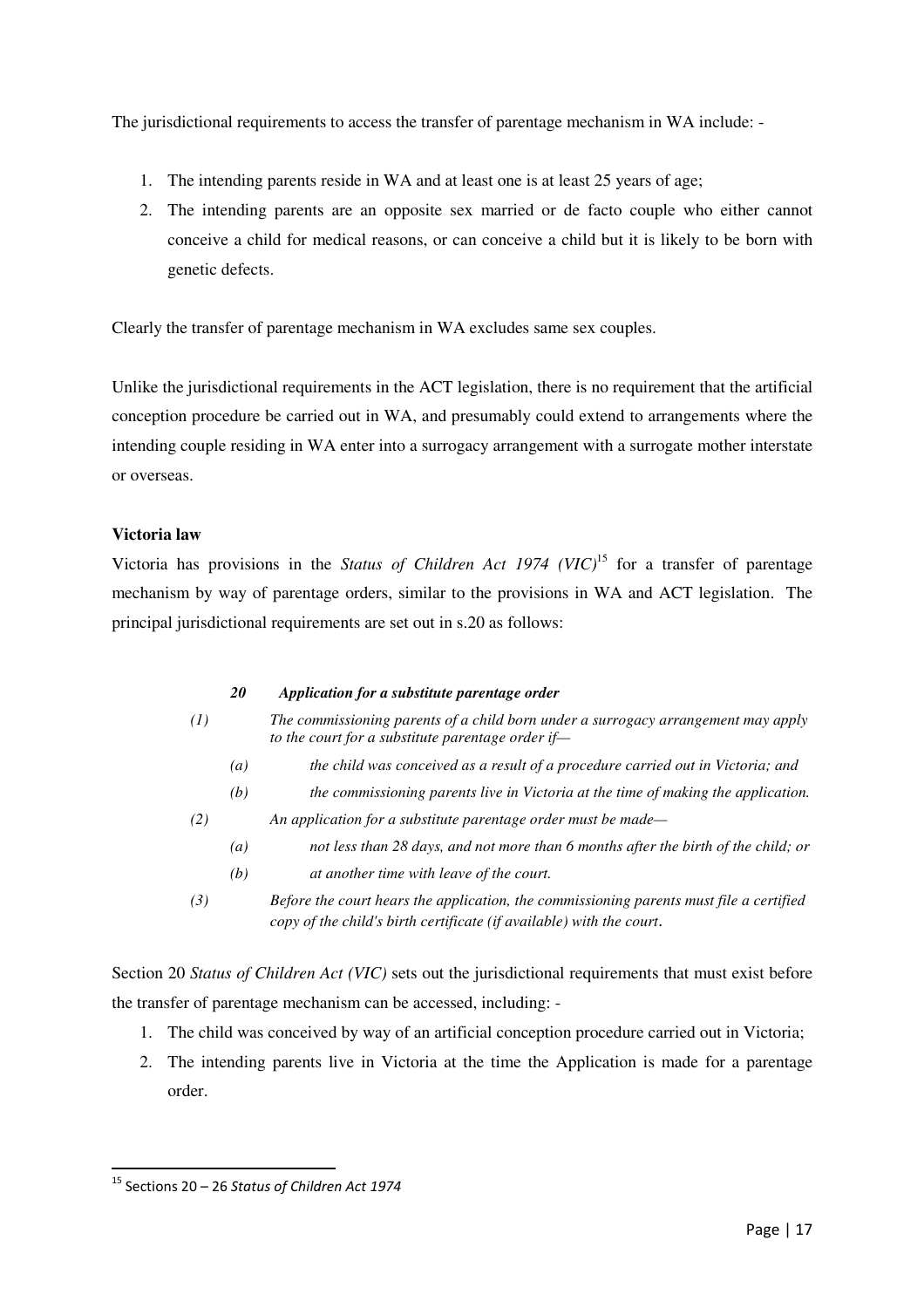Additional jurisdictional requirements for the making of a parentage order include: -

- 1. If the surrogacy arrangement was commissioned by a registered Assisted Reproductive Technology service provider, that the Patient Review Panel approved the arrangement before it was entered into<sup>16</sup>.
- 2. The child was living with the intended parents at the time the Application for the Parentage order was made<sup>17</sup>.
- 3. The arrangement was an altruistic arrangement<sup>18</sup>.
- 4. The surrogate mother consents to the Parentage order<sup>19</sup>.
- 5. If the surrogate mother has a partner at the time the arrangement was entered into, whether the partner consents to the Parentage order $^{20}$

The transfer of parentage mechanism in Victoria does not exclude same sex couples, however by operation of s.23 *Status of Children Act (VIC)*, the jurisdictional requirements contained in s.20 apply to arrangements where the child was conceived via an IVF clinic. Section 23 provides: -

# *23 Additional requirements for surrogacy arrangements without assistance of registered ART provider*

- *(1) This section applies if—* 
	- *(a) a surrogacy arrangement was commissioned without the assistance of a registered ART provider; and*
	- *(b) the surrogate mother became pregnant as a result of artificial insemination; and*
	- *(c) the commissioning parents apply under section 20 for a substitute parentage order.*
- *(2) In addition to the matters set out in section 22, the court must also be satisfied—* 
	- *(a) that the surrogate mother was at least 25 years of age before entering the arrangement; and*
	- *(b) that the commissioning parents, the surrogate mother and, if her partner is a party to the surrogacy arrangement, her partner have—* 
		- *(i) received counselling about the social and psychological implications of making the substitute parentage order, including counselling, if relevant, about any of the matters prescribed for the purposes of section 43(a) of the Assisted Reproductive Treatment Act 2008; and*
		- *(ii) received counselling about the implications of the relinquishment of the child and the relationship between the surrogate mother and the child once the substitute parentage order is made; and*

<sup>&</sup>lt;sup>16</sup> S.22(1)(b) Status of Children Act (Vic)

 $17$  S.22(1)(c) Status of Children Act (Vic)

 $18$  S.22(1)(d) Status of Children Act (Vic)

 $19$  S22(1)(e) Status of Children Act (Vic)

 $20$  S.22(2) Status of Children Act (Vic)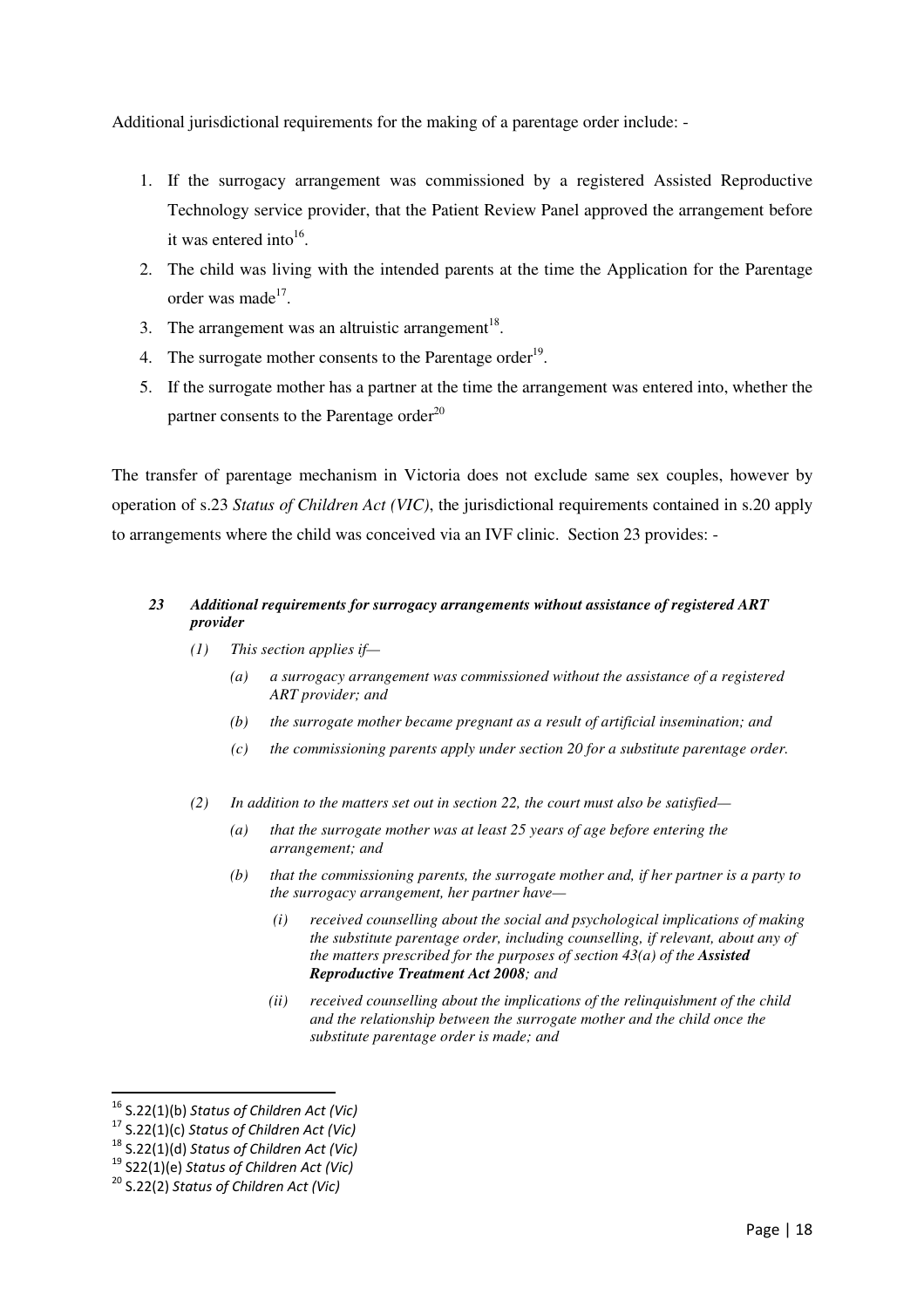## *(iii) obtained information about the legal consequences of making the substitute parentage order.*

 *(3) For the purposes of subsection (2)(b), the person must receive counselling from a counsellor within the meaning of section 61(3) of the Assisted Reproductive Treatment Act 2008.* 

The additional jurisdictional requirements where the child is not conceived via an IVF clinic<sup>21</sup> are as follows: -

- 1. The surrogacy arrangement was not commissioned via an IVF clinic;
- 2. The surrogate mother is at least 25 years of age;
- 3. All parties to the arrangement received counselling about the social and psychological consequences of the arrangement, and of the legal consequences.

As the Victorian legislation only applies to surrogacy arrangements where the artificial conception procedure was carried out in Victoria, the transfer of parentage mechanism provided in this legislation will not capture arrangements involving a surrogate mother where the artificial conception procedure was carried out interstate or overseas.

There is no provision in the *Status of Children Act (Vic)* creating a criminal offence for Victorian residents entering into commercial surrogacy arrangements overseas.

# **Queensland Law**

The *Surrogacy Act 2010 (QLD)* makes provision for parentage orders in ss.21 and 22 as follows: -

*Application for a parentage order (1) An application for a parentage order in relation to a child may be made— (a) not less than 28 days and not more than 6 months after the child's birth; or (b) at a later time with the court's leave.* 

*(2) The court may grant leave under subsection (1)(b) only if it considers the making of the late application is justified because of exceptional circumstances and that it is for the wellbeing, and in the best interests, of the child to grant the leave.* 

*(3) Subsections (4) and (5) apply if there are 2 intended parents under the surrogacy arrangement and the 2 intended parents were a couple when the surrogacy arrangement was made.* 

 $21$  Ie, a home donor insemination procedure.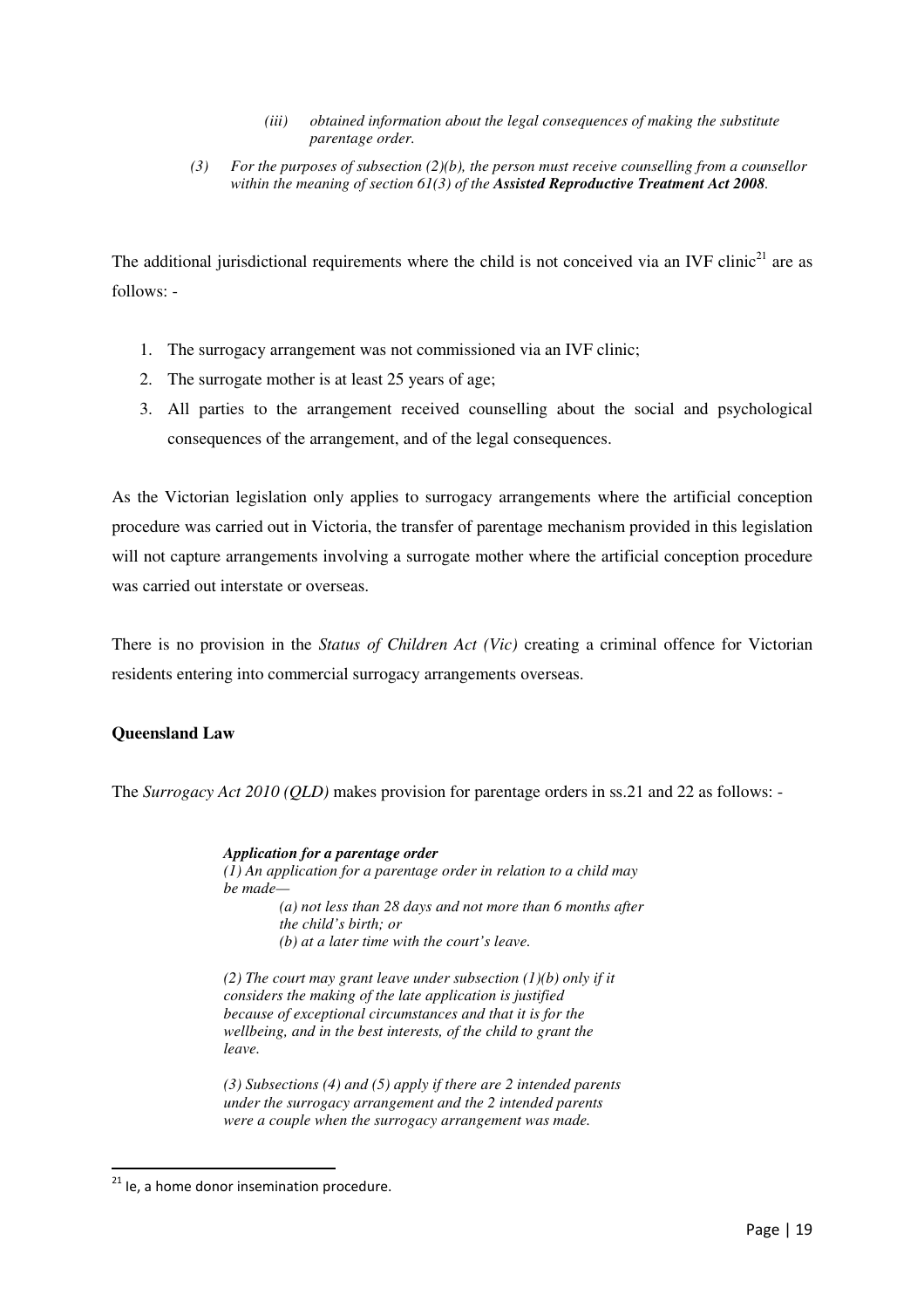*(4) The application for the parentage order may be made only by the 2 intended parents jointly.* 

*(5) However, if the 2 intended parents are no longer a couple or 1 of them has died, 1 of the intended parents may apply for a parentage order. (* 

*6) If there is 1 intended parent under the surrogacy arrangement and the intended parent did not have a spouse when the surrogacy arrangement was made, the intended parent may apply for a parentage order.* 

*(7) To the extent practicable, the documents mentioned in section 25 must be filed with the application.* 

#### *22 Making a parentage order*

*(1) On an application under this part, the court may make a parentage order for the transfer of parentage of a child to the applicant, or joint applicants.* 

*(2) The court may make the parentage order only if it is satisfied of all of the following matters—* 

> *(a) the proposed order will be for the wellbeing, and in the best interests, of the child;*

*(b) the child—* 

*(i) has resided with the applicant, or joint applicants, for at least 28 consecutive days before the day the application was made; and (ii) was residing with the applicant, or joint applicants, when the application was made; and (iii) is residing with the applicant, or joint applicants, at the time of the hearing;* 

*(c) the applicant, or joint applicants, were entitled to apply under section 21;* 

*(d) there is evidence of a medical or social need for the surrogacy arrangement;* 

*(e) the surrogacy arrangement—* 

*(i) was made after—* 

*(A) the birth mother and the birth mother's spouse (if any), jointly or separately; and (B) the applicant, or joint applicants (jointly or separately);* 

*obtained independent legal advice about the surrogacy arrangement and its implications; and* 

*(ii) was made after each of the birth mother, the birth mother's spouse (if any) and the applicant, or joint applicants, obtained counselling from an appropriately qualified counsellor about the surrogacy arrangement and its social and psychological implications; and* 

*(iii) was made with the consent of the birth mother, the birth mother's spouse (if any) and the applicant, or*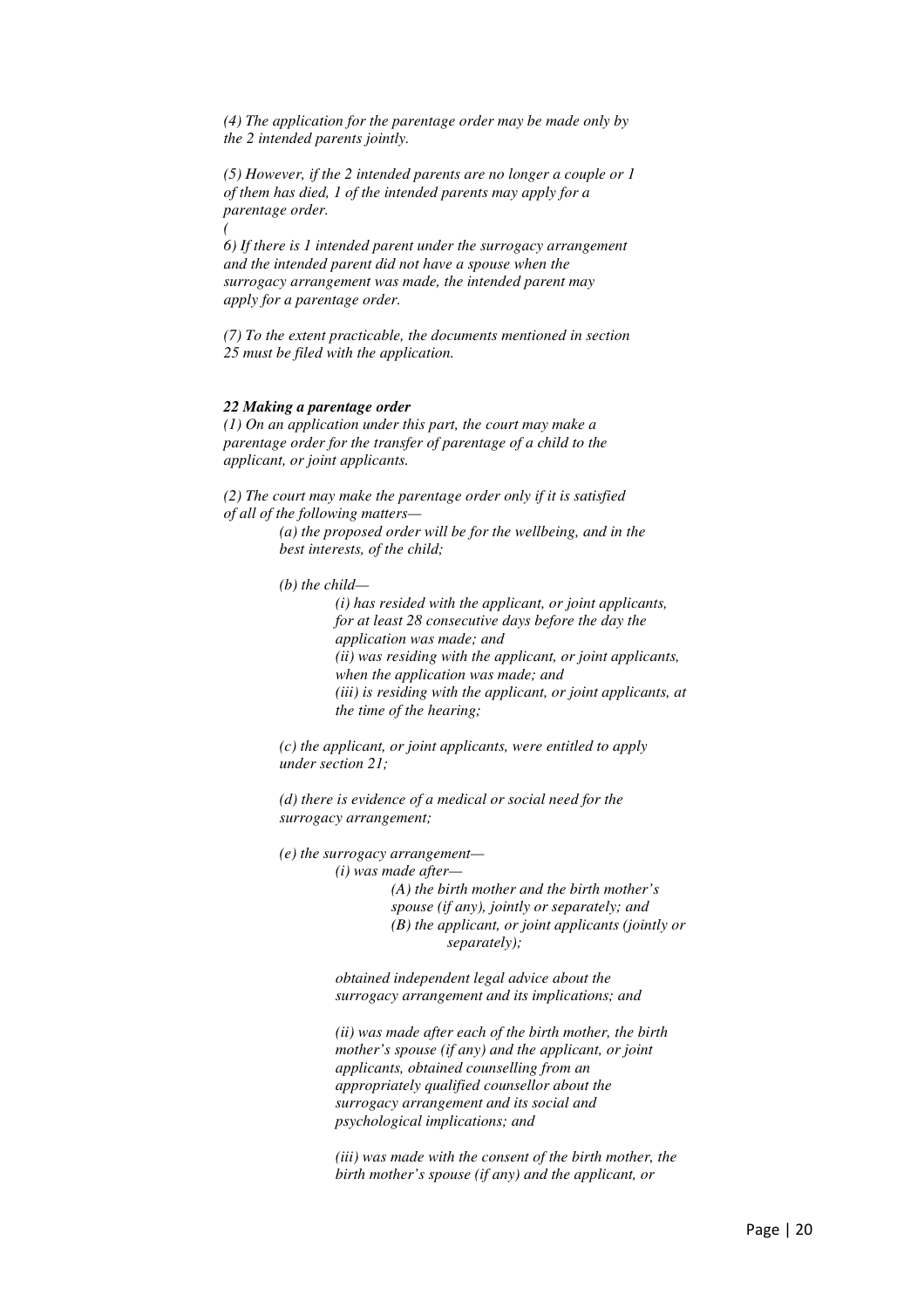*joint applicants; and* 

*(iv) was made before the child was conceived; and* 

*(v) is in writing and signed by the birth mother, the birth mother's spouse (if any) and the applicant, or joint applicants; and* 

*(vi) is not a commercial surrogacy arrangement;* 

*(f) the birth mother and the birth mother's spouse (if any) were at least 25 years when the surrogacy arrangement was made;* 

*(g) the applicant, or each of the joint applicants—*

*(i) was at least 25 years when the surrogacy arrangement was made; and* 

*(ii) is resident in Queensland;* 

*(h) the birth mother, the birth mother's spouse (if any), another birth parent (if any) and the applicant, or joint applicants, consent to the making of the parentage order at the time of the hearing;* 

*(i) a surrogacy guidance report under section 32 supports the making of the proposed order.* 

The jurisdictional requirements before a Parentage order can be obtained in Queensland are summarised as follows: -

- 1. The Application for the Parentage order must be made when the child is between the ages of 6 weeks and 6 months, unless otherwise with the leave of the Court<sup>22</sup>.
- 2. The Application for the Parentage order may only be made if there are 2 intend parents if it is a joint Application<sup>23</sup>, however if the intended parents are no longer a couple or one has died then the Application can be made by one party<sup>24</sup>.
- 3. The child was living with the intended parents for at least 28 days before the Application was made, the child was living with the intended parents when the Application was made and as at the time of the hearing<sup>25</sup>.
- 4. There is evidence of a medical or social need for the surrogacy arrangement<sup>26</sup>. This means the intended parent(s) are either a single man, a gay male couple, a single woman who cannot

<sup>&</sup>lt;sup>22</sup> S.22(1) Surrogacy Act (Qld)

 $23$  S.22(4) Surrogacy Act (Qld)

 $24$  S.22(5) Surrogacy Act (Qld)

 $25$  S.22(2)(b) Surrogacy Act (Qld)

 $26$  S.22(2)(d) Surrogacy Act (Qld)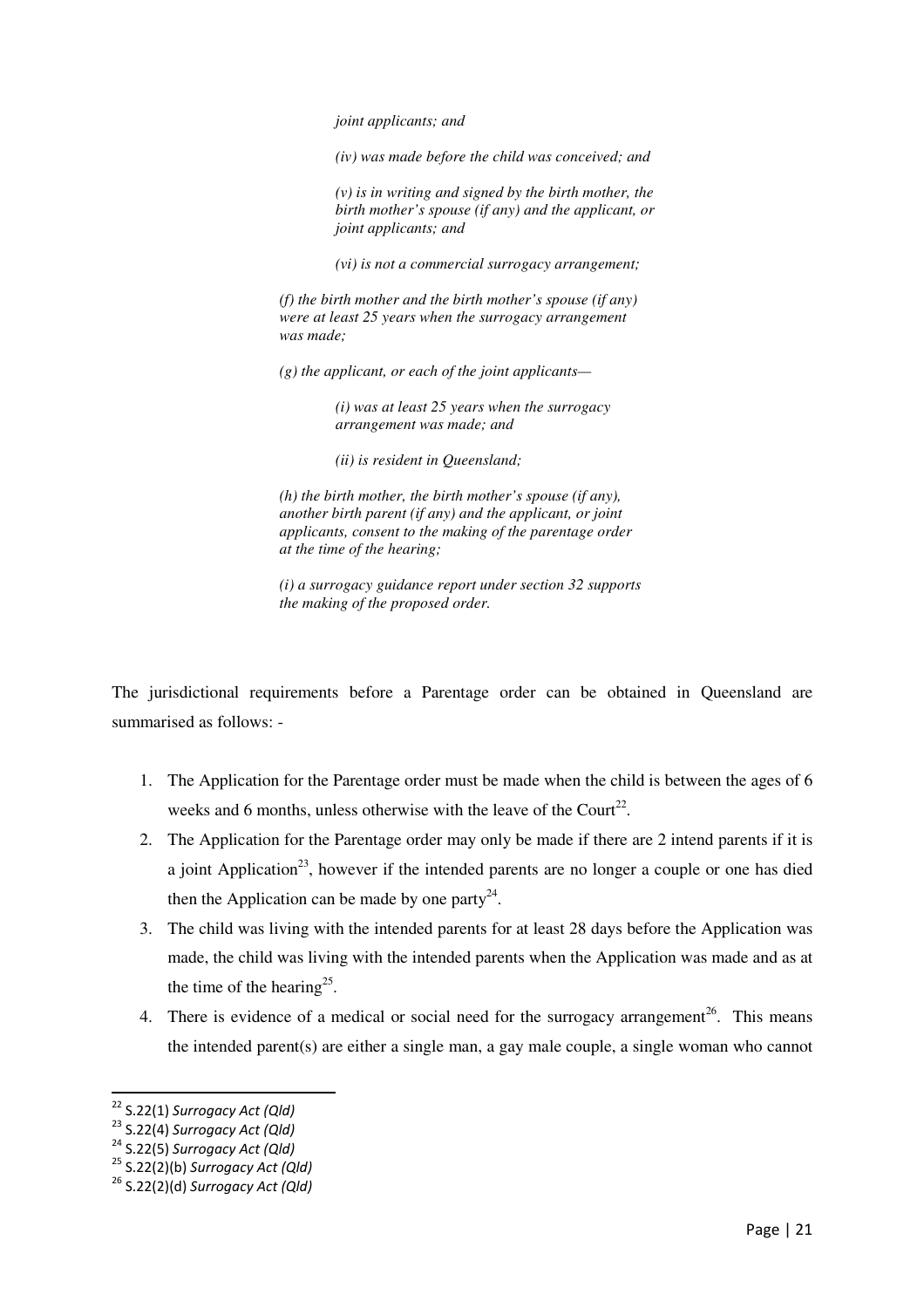conceive for medical reasons, or an opposite sex couple where the woman cannot conceive for medical reasons $27$ .

- 5. All of the parties obtained independent legal advice about the surrogacy arrangement and its implications, and counselling from an appropriately qualified counsellor about the surrogacy arrangement and its social and psychological implications $28$ .
- 6. The surrogacy arrangement was with the consent of all parties<sup>29</sup>.
- 7. The arrangement was entered into before the child was conceived $3^{30}$ .
- 8. The arrangement was in writing and signed by all parties $31$ .
- 9. The arrangement is an altruistic arrangement<sup>32</sup>.
- 10. The birth mother and her spouse were at least 25 years old when the arrangement was entered  $into^{33}$ .
- 11. The intended parents were at least 25 years old when the arrangement was entered into, and are Queensland residents<sup>34</sup>.
- 12. All parties consent to the Parentage order $35$ .
- 13. A "Surrogacy Guidance Report" supports the making of a Parentage order<sup>36</sup>.

s.32 *Surrogacy Act (Qld)* deals with the content of the Surrogacy Guidance Report as follows: -

#### **32 Surrogacy guidance report**

*A surrogacy guidance report must be prepared by an independent and appropriately qualified counsellor and state the following matters—* 

*(a) the reasons the counsellor is an independent and appropriately qualified counsellor;* 

*(b) that, for the application, the counsellor interviewed the birth mother, the birth mother's spouse (if any), another birth parent (if any) and the applicant, or joint applicants, (the relevant persons);* 

*(c) the date or dates of the interviews;* 

*(d) the counsellor's opinion formed as a result of the interviews relevant to the application for a parentage order including, for example, about the following matters—* 

<sup>&</sup>lt;sup>27</sup> S.14 Surrogacy Act (Qld)

<sup>28</sup> S.22(2)(e)(i)&(ii) Surrogacy Act (Qld)

 $29$  S.22(2)(e)(iii) Surrogacy Act (Qld)

 $30$  S.22(2)(e)(iv) Surrogacy Act (Qld)

 $31$  S.22(2)(e)(v) Surrogacy Act (Qld)

 $32$  S.22(2)(e)(vi) Surrogacy Act (Qld)

 $33$  S.22(2)(f) Surrogacy Act (Qld)

 $34$  S.22(2)(g) Surrogacy Act (Qld)

 $35$  S.22(2)(h) Surrogacy Act (Qld)

 $36$  S.22(2)(i) Surrogacy Act (Old)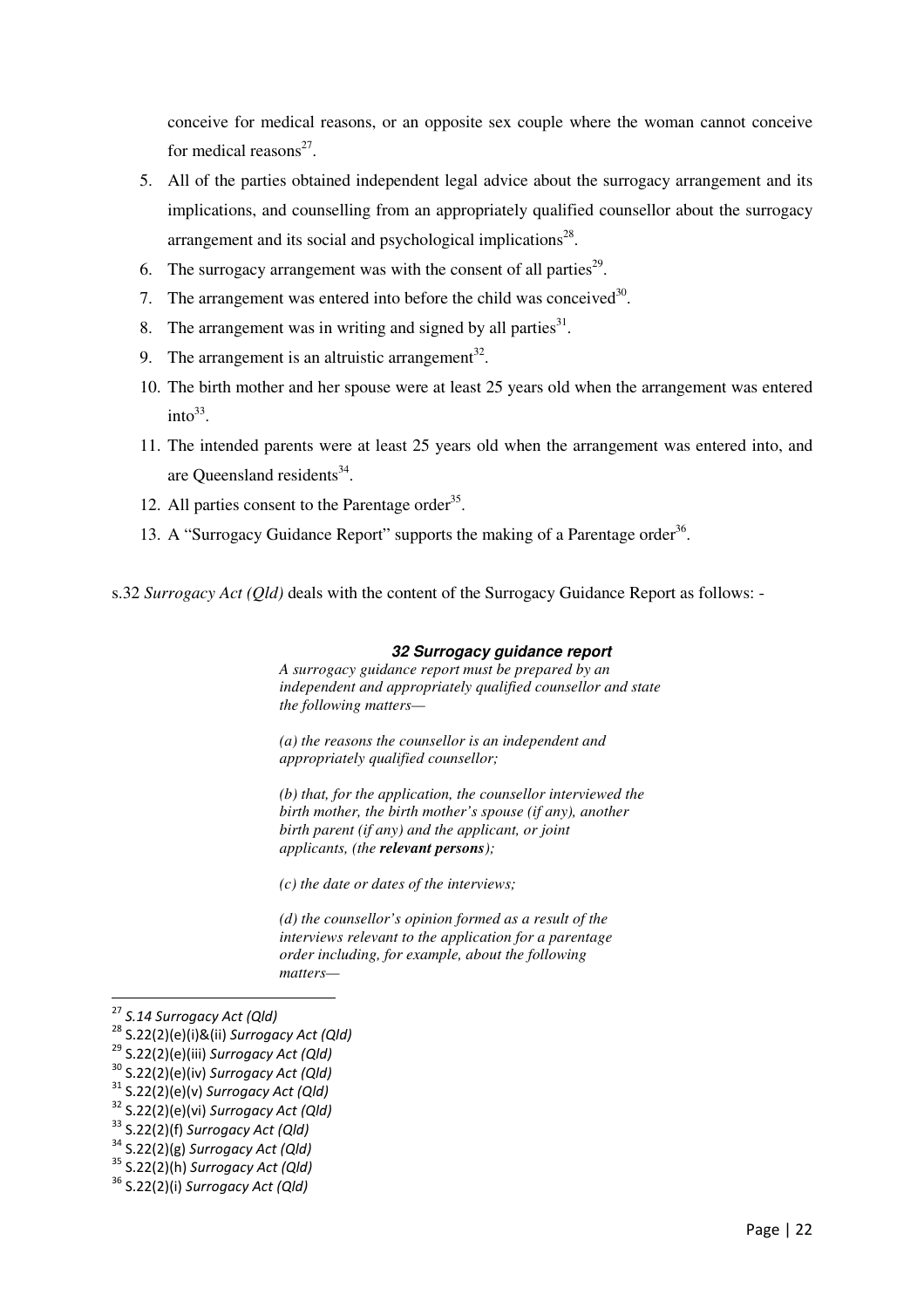*(i) each relevant person's understanding of— (ii) (A) the social and psychological implications of the making of a parentage order on the child and relevant persons;* 

*(B) openness and honesty about the child's birth parentage being for the wellbeing, and in the best interests, of the child;* 

*(ii) the care arrangements that the applicant, or joint applicants, have proposed for the child;* 

 *(iii) whether the making of a parentage order would be for the wellbeing, and in the best interests, of the child.* 

s.25 *Surrogacy Act (Qld)* deals with what documents are to be produced to Court upon applying for a Parentage Order, whereas ss.26 – 31 *Surrogacy Act (Qld)* deals with what Affidavit material is required, and what each Affidavit needs to address.

# **Summary of ACT, WA, QLD and VIC laws**

Upon an examination of the jurisdictional requirements of the legislation outlined above, it is clear there are variations between those States and Territories which have passed laws dealing with surrogacy.

It is expected that the remaining States and Territories will enact similar laws making provision for the transfer of parentage in surrogacy arrangements.

# **New South Wales Law**

A more detailed examination will be made of the New South Wales legislation, the *Surrogacy Act 2010 (NSW)*, which was proclaimed to take effect as of 1 March 2011. The following is an examination of the provisions of the *Surrogacy Act 2010 (NSW)* and of the mechanics of applying for a parentage order.

Section 4 *Surrogacy Act* defines a *parentage order* as follows: -

*parentage order means an order made by the Court under this Act for the transfer of the parentage of a child.*

Court is defined: -

*Court means the Supreme Court of New South Wales.*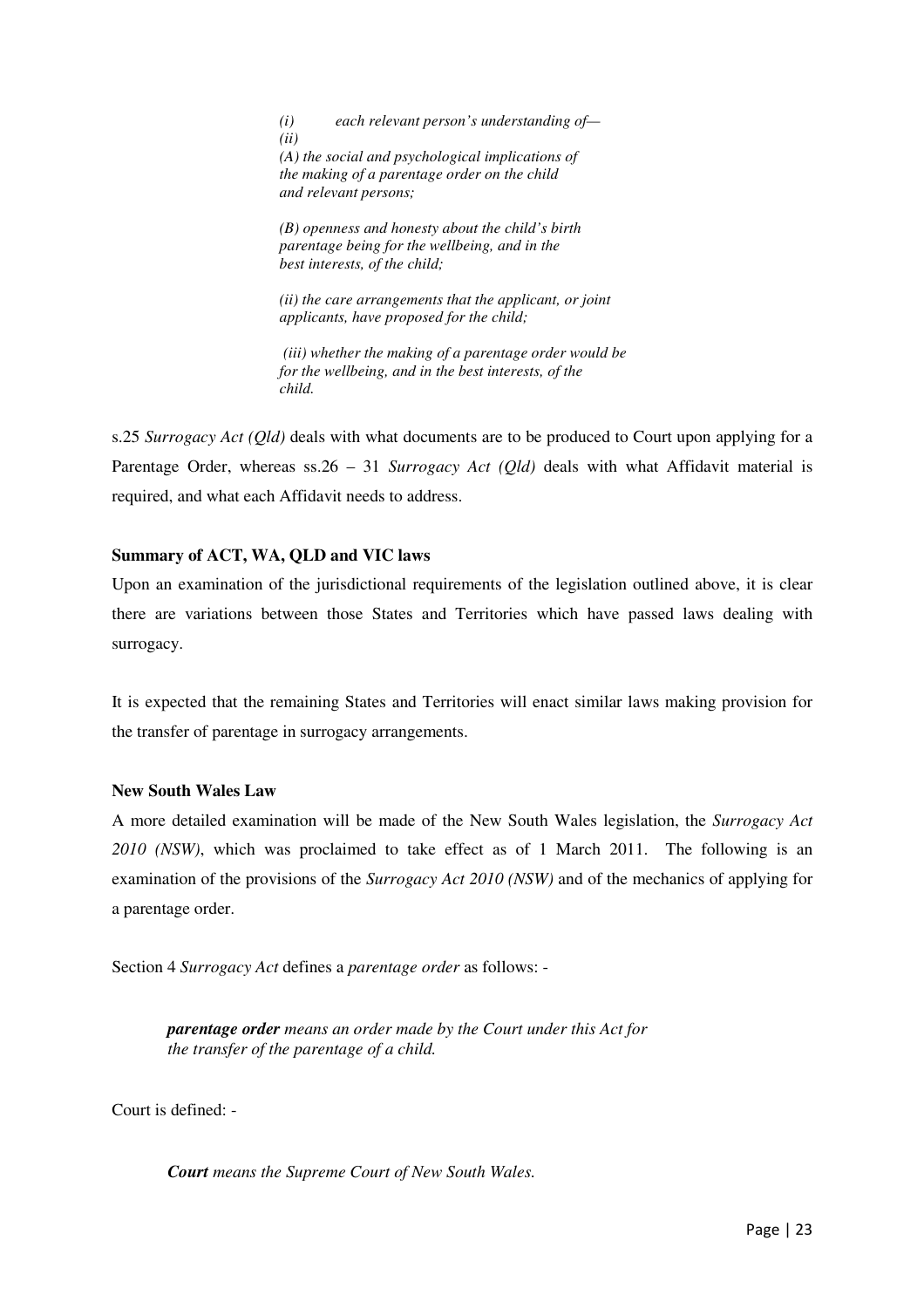The power to make a parentage order is contained in s.12 as follows: -

# *12 Parentage order*

*(1) The Court may, on application under this Part, make a parentage order in relation to a child of a surrogacy arrangement.* 

*(2) The purpose of a parentage order is to transfer the parentage of a child of a surrogacy arrangement*.

Proceedings for a parentage order in New South Wales are to be commenced in the Supreme Court of New South Wales in the Equity Division. This will be commenced by way of a Notice of Motion with Affidavit material in support. The Plaintiffs will be the intending parents, and the Respondents will be the surrogate mother and her partner (if she is partnered).

The Affidavit material in support of the Notice of Motion, which ought to be sworn by each Plaintiff, will need to address jurisdictional and other requirements set out in the legislation before a parentage order can be made. This will include: -

- 1. An application for a parentage order can be made for an arrangement entered into before or after the legislation commenced<sup>37</sup>, where arrangements entered into before the commencement of the legislation are referred to as a *pre-commencement surrogacy arrangement*;
- 2. The application must be made when the child is aged between 6 weeks and 6 months, but in the case of a pre-commencement surrogacy arrangement, not more than 2 years from the commencement of the legislation<sup>38</sup>;
- 3. The application must be supported by an *independent counsellor's report<sup>39</sup> . Independent counsellor* is defined in S.17(7) Surrogacy Act as follows: -

<sup>&</sup>lt;sup>37</sup> S.15 Surrogacy Act (NSW).

<sup>38</sup> S.16 Surrogacy Act (NSW).

<sup>&</sup>lt;sup>39</sup> S.17 Surrogacy Act (NSW).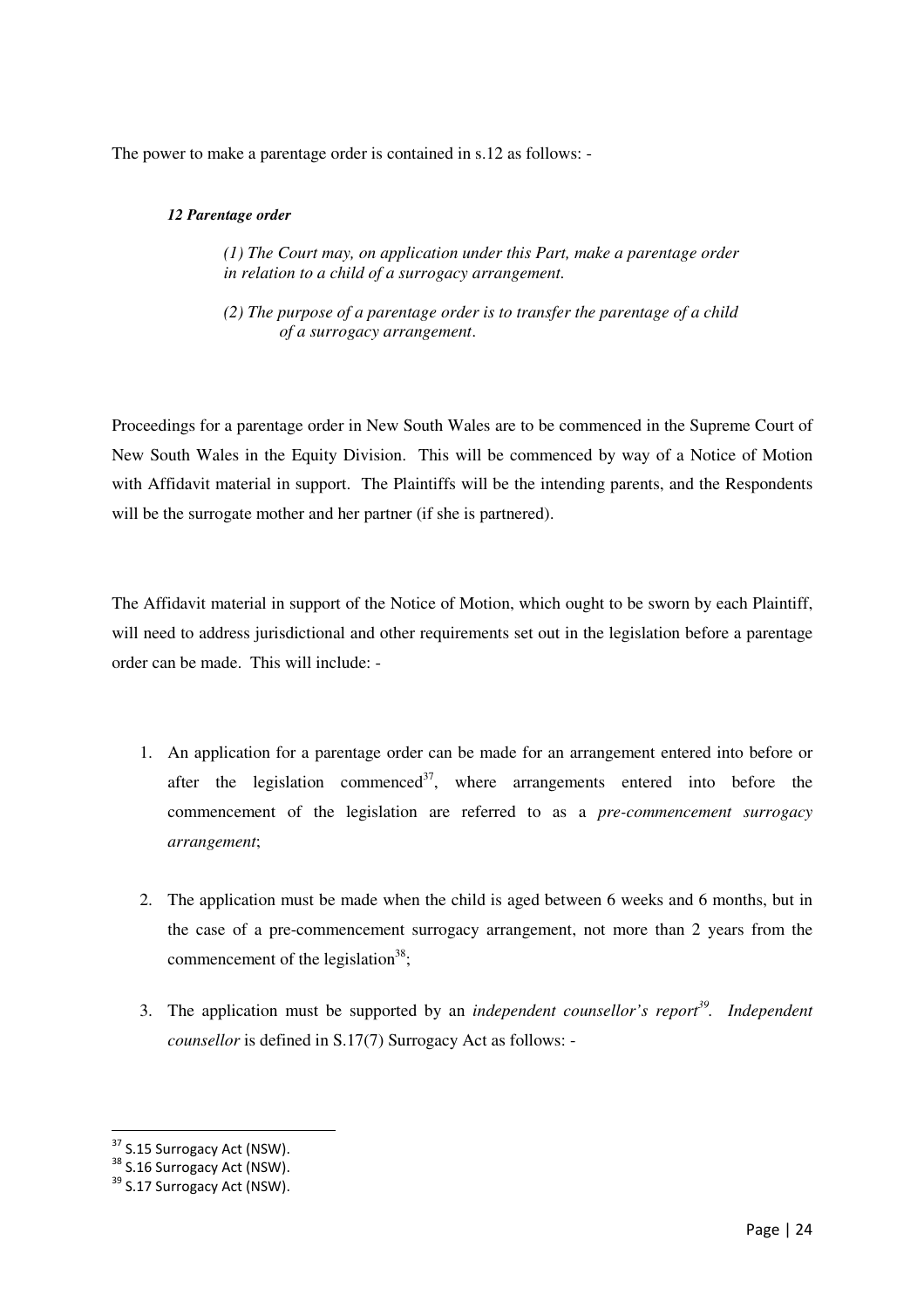*(7) For the purposes of this section, an independent counsellor is a qualified counsellor who:* 

> *(a) is not the counsellor who counselled the birth mother, the birth mother's partner (if any) or an intended parent about the surrogacy arrangement, to meet a precondition to the making of a parentage order, and*

> *(b) is not, and is not connected with, a medical practitioner who carried out a procedure that resulted in the conception or birth of the child*.

It is recommended that a clinical psychologist with experience in family reports be appointed in the same manner as a single expert in contested parenting cases in the family law jurisdictions. This will involve the intending parents' lawyer writing to the surrogate mother and her partner seeking their consent to appoint a proposed expert jointly, but it will need to be on the basis the intending parents incur the entire costs. After the expert has been agreed upon, then a joint letter of instructions will need to be prepared and counter-signed by all parties, or their legal representatives. The letter will need to set out what the report must address, as set out in s.17 *Surrogacy Act* as follows: -

#### *Independent counsellor's report*

*(2) The report must contain the independent counsellor's opinion as to whether the proposed parentage order is in the best interests of the child and the reasons for that opinion.* 

*(3) The report is to include the counsellor's assessment of the following matters:* 

> *(a) each affected party's understanding of the social and psychological implications of the making of a parentage order (both in relation to the child and the affected parties),*

*(b) each affected party's understanding of the principle that openness* 

*and honesty about a child's birth parentage is in the best interests of the child,* 

 *(c) the care arrangements proposed by the applicant or applicants in relation to the child,* 

*(d) any contact arrangements proposed in relation to the child and his or her birth parent or parents or biological parent or parents,* 

*(e) the parenting capacity of the applicant or applicants,* 

*(f) whether any consent given by the birth parent or parents to the parentage order is informed consent, freely and voluntarily given,* 

*(g) the wishes of the child, if the counsellor is of the opinion that the child is of sufficient maturity to express his or her wishes.* 

*(4) The report may address any other relevant matters.*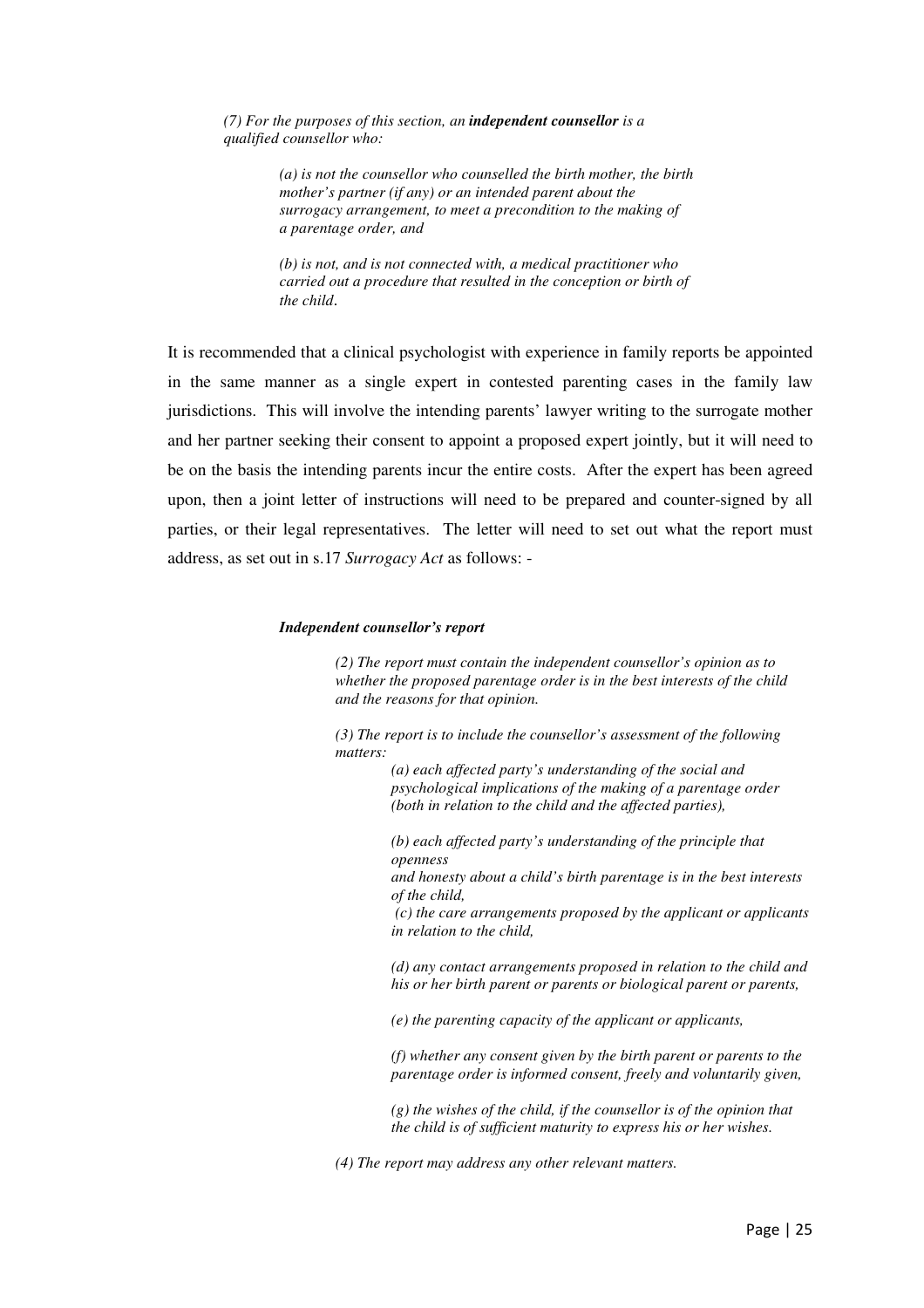## *(5) The report must:*

*(a) indicate the persons who were interviewed for the purposes of the report, and the date or dates on which the interviews were conducted, and* 

*(b) set out the basis on which the person making the report claims to be an independent counsellor.* 

The independent counsellor's report should be obtained before the application for the parentage order is made, and ought to be annexed to an Affidavit sworn by the independent counsellor, together with the written instructions to the independent counsellor.

- 4. The Court can only make the parentage order if the pre-conditions to the making of a parentage order, set out in Part 3 Division 4 of the legislation, are met<sup>40</sup>. However, the Court has the discretion to nevertheless make the parentage order if the pre-conditions to the making of the order have not been met, and it is of the view exceptional circumstances justify the making of the parentage order.
- 5. The best interests of the child are the paramount consideration when considering making a parentage order<sup>41</sup>.
- 6. The surrogacy arrangement must be altruistic and cannot be a commercial arrangement<sup>42</sup>.
- 7. The surrogacy arrangement must be a *pre-conception surrogacy arrangement*<sup>43</sup>, which is defined in s.5 *Surrogacy Act* as: -

*an arrangement under which a woman agrees to become or to try to become pregnant with a child, and that the parentage of the child born as a result of the pregnancy is to be transferred to another person or persons (a pre-conception surrogacy arrangement)* 

- 8. The surrogacy arrangement must include either 2 intended parents who at the time of entering the arrangement are a couple, or a single person $44$ .
- 9. The child must be under the age of 18 years, and the child's wishes must be considered if the child is of sufficient maturity to express a wish<sup>45</sup>, although this will in reality only apply to the

<sup>&</sup>lt;sup>40</sup> S.18 Surrogacy Act (NSW).

<sup>&</sup>lt;sup>41</sup> S.22 Surrogacy Act (NSW).

<sup>&</sup>lt;sup>42</sup> S.23 Surrogacy Act (NSW).

<sup>43</sup> S.24 Surrogacy Act (NSW).

<sup>&</sup>lt;sup>44</sup> S.25 Surrogacy Act (NSW).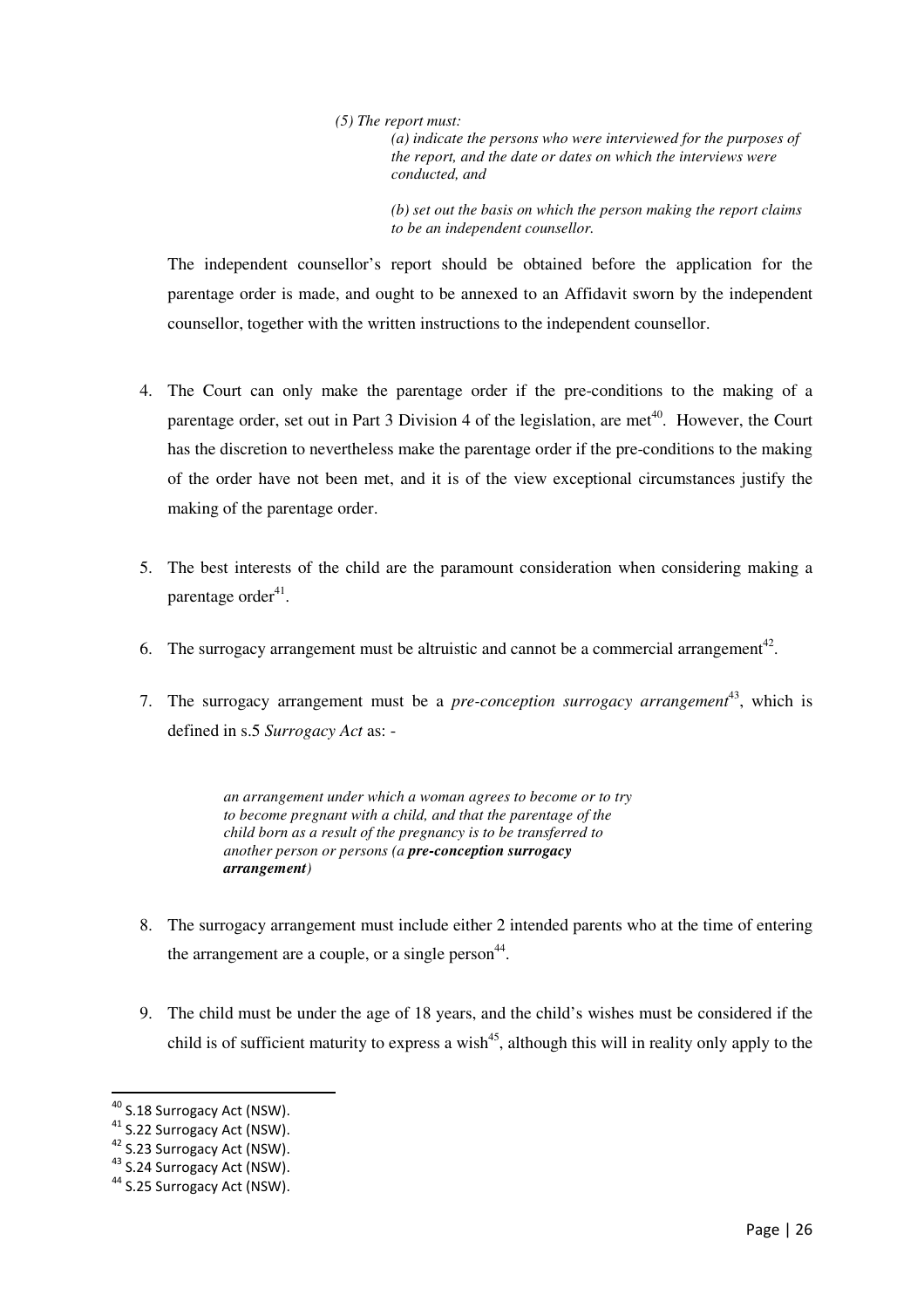pre-commencement surrogacy arrangements given the requirement for arrangements entered into after the commencement of the Act to seek a parentage order between the ages of 6 weeks and 6 months of the child's life.

- 10. The surrogate mother must have been at least 25 years of age when she entered into the surrogacy arrangement<sup>46</sup>.
- 11. The intended parents must be at least 18 years of  $age<sup>47</sup>$ .
- 12. If an intended parent is under 25 years of age, the Court must be satisfied the intended parent is of sufficient maturity to understand the social and psychological implications of the making of a parentage order<sup>48</sup>. Presumably this is to be addressed in the independent counsellor's report.
- 13. The intended parents must demonstrate a medical or social need for the surrogacy arrangement<sup>49</sup>. This means that if the intended parents are an opposite sex couple, then the woman is unable to conceive for medical reasons (and medical evidence of this would need to be adduced), or that there is only one intended parent being either a man or a woman who cannot conceive, or the intended parents are a gay couple, or a lesbian couple where both women are unable to conceive.
- 14. All of the parties to the arrangement, including the surrogate mother and her married or de facto partner, and the intended parents, must consent to the parentage order $50$
- 15. The Applicants must be resident in New South Wales $<sup>51</sup>$ .</sup>
- 16. The child must be living with the Applicants at the time of the Application for the Parentage Order $52$ .
- 17. The surrogacy arrangement must be in writing in the form of an agreement, signed by the surrogate mother and her married or de facto partner, and the intended parents<sup>53</sup>, unless the arrangement was entered into prior to the commencement of the Act. The agreement ought to

l

<sup>&</sup>lt;sup>45</sup> S.26 Surrogacy Act (NSW).

<sup>&</sup>lt;sup>46</sup> S.27 Surrogacy Act (NSW).

<sup>&</sup>lt;sup>47</sup> S.28 Surrogacy Act (NSW).

<sup>&</sup>lt;sup>48</sup> S.29 Surrogacy Act (NSW).

<sup>&</sup>lt;sup>49</sup> S.30 Surrogacy Act (NSW).

<sup>&</sup>lt;sup>50</sup> S.31 Surrogacy Act (NSW).

<sup>&</sup>lt;sup>51</sup> S.32 Surrogacy Act (NSW).

<sup>&</sup>lt;sup>52</sup> S.33 Surrogacy Act (NSW).

<sup>&</sup>lt;sup>53</sup> S.34 Surrogacy Act (NSW).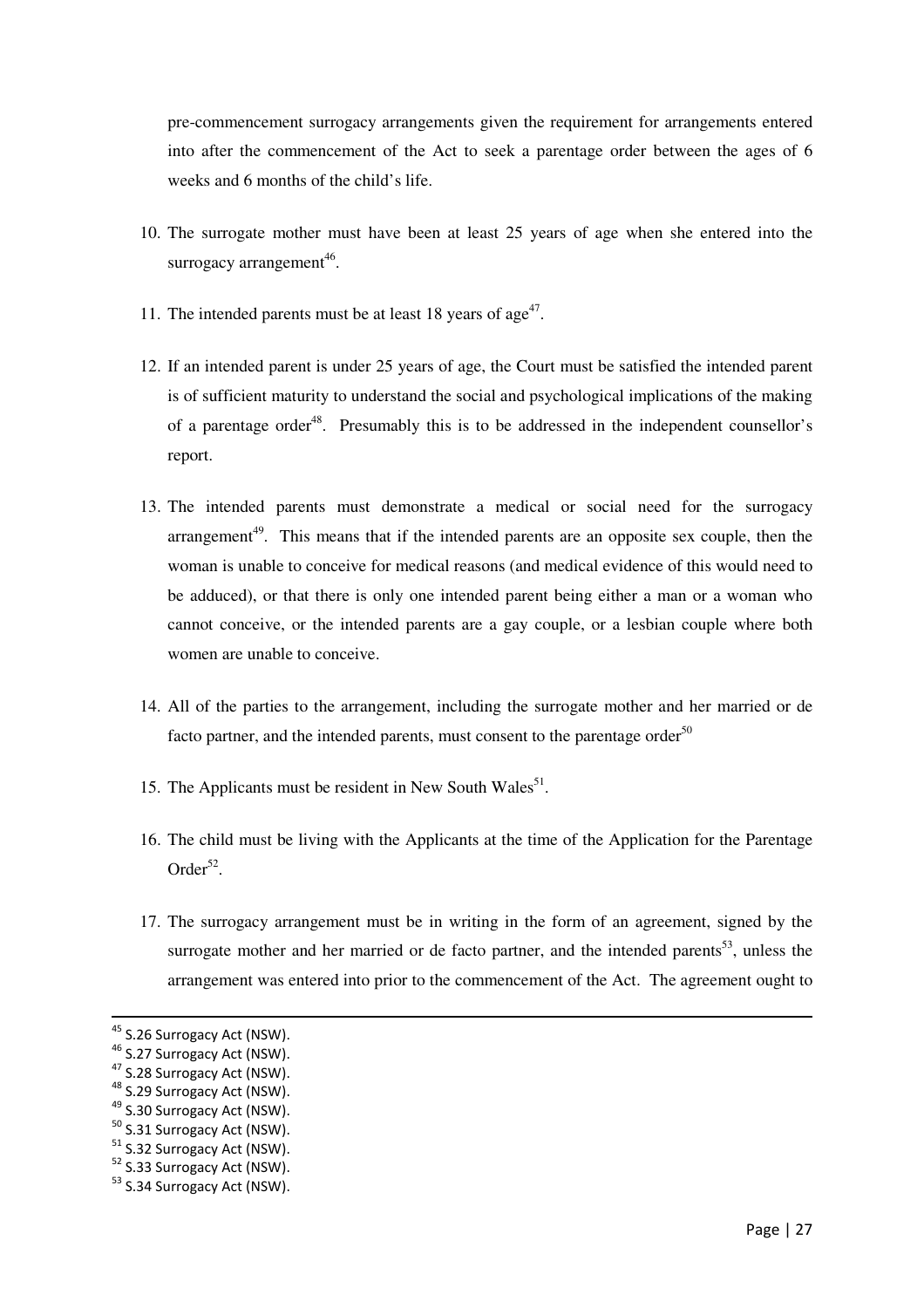be annexed to the intended parents' Affidavits, and a lawyer should undertake the task of drafting it and having it signed prior to conception.

- 18. The parties must all have received counselling before entering into the arrangement from a qualified counsellor about the surrogacy arrangement and its social and psychological implications<sup>54</sup>, unless the arrangement was entered into prior to the commencement of the Act. The surrogate mother and her partner must also have received further counselling after the birth of the child and before the making of a parentage order<sup>55</sup>. It is recommended the parties all obtain a letter from the qualified counsellor to confirm they had received counselling about the required matters, and the letter ought to be annexed to the Applicants' affidavit material. It would be a good idea for practitioners to make the counselling appointment for the parties, and provide the counsellor with a letter instructing as to the legislative requirements the counselling is to address. This counsellor cannot be the same person who prepares the independent counsellor's report<sup>56</sup>.
- 19. The parties must all have obtained independent legal advice about the surrogacy arrangement and its implications before entering into the arrangement<sup>57</sup>. If acting for the intended parents, it would be a good idea to refer the surrogate mother and her partner to a practitioner with knowledge in this area for advice, and seek that the lawyer for the surrogate mother and her partner prepare a letter confirming in general terms that advice was given to those parties in accordance with the legislative requirements. Payment of the surrogate mother's legal costs associated with seeking legal advice or in connection with the parentage order by the intended parents does not render the arrangement a commercial surrogacy arrangement, as this payment forms part of the surrogate mother's reasonable costs which the intended parents are permitted to pay<sup>58</sup>.
- 20. The birth of the child must have been registered<sup>59</sup>. A copy of the child's birth certificate ought to be annexed to the Applicant's affidavit.

After the parentage order is made, the child is to have his or her name changed as in the parentage order and approved by the Court<sup>60</sup>. Part 4A of the *Births Deaths and Marriages Act (NSW)* provides

<sup>&</sup>lt;sup>54</sup> S.35 Surrogacy Act (NSW).

<sup>55</sup> S.35 Surrogacy Act (NSW).

<sup>&</sup>lt;sup>56</sup> S17(7) Surrogacy Act (NSW).

<sup>&</sup>lt;sup>57</sup> S.36 Surrogacy Act (NSW).

<sup>&</sup>lt;sup>58</sup> S.7(4) Surrogacy Act (NSW).

<sup>&</sup>lt;sup>59</sup> S.38 Surrogacy Act (NSW).

<sup>&</sup>lt;sup>60</sup> S.42 Surrogacy Act (NSW).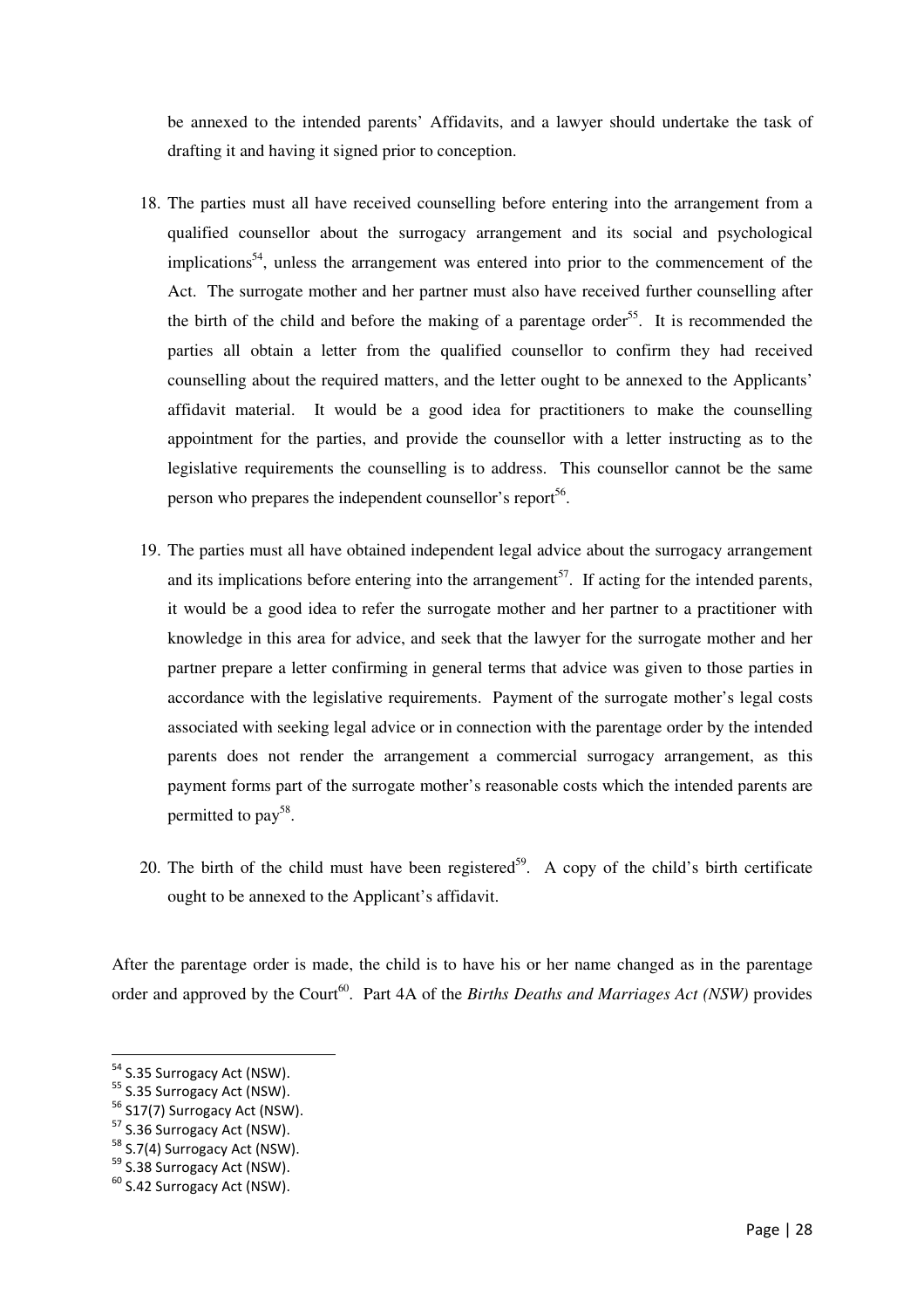for the registration of a parentage order. After the parentage order is registered a new birth certificate is issued showing the child's new name and parentage details.

What does a parentage order look like? In the Children's Court of Queensland in September 2010, the first surrogacy case involving a parentage order was determined in the case of *BLH & Anor v SJW & Anor<sup>61</sup>*. The orders made in that case were as follows: -

> *1. That pursuant to section 22(1) of the Surrogacy Act (Qld) 2010 parentage of CWH born 11 May 2010 be transferred from SJW and MW to BLH and MH;*

*2. That SJW and MW relinquish to BLH and MH custody and guardianship of CWH and that the presumptions of parentage pursuant to the provisions of the Status of Children Act 1978 (Qld) which are applicable and declarable until this order is made be declared inapplicable;* 

*3. That BLH and MH become permanently responsible for the custody and guardianship of CWH;* 

*4. That pursuant to section 41D of the Births, Deaths and Marriages Registration Act (Qld) 2003, that the applicants and the Registrar of Births, Deaths and Marriages take all steps to register this parentage order and hence register the transfer of parentage of CWH's Queensland birth certificate registration number [number stated] registered in Brisbane on 21 May 2010;* 

The equivalent orders in New South Wales might look as follows: -

- 1. *That pursuant to Section 12(1) of the Surrogacy Act (NSW) 2010 parentage of [child] born [date of birth]be transferred from [surrogate mother and partner] to [intended parents];*
- 2. *That [surrogate mother and partner] relinquish to [intended parents] parental responsibility of [child] and that [child] live with [intended parents], and that the presumptions of parentage pursuant to the provisions of the Status of Children Act (NSW) which are applicable and declarable until this order is made be declared inapplicable;*
- *3. That [intended parents] have parental responsibility for [child] and that [child] live with them;*
- *4. That pursuant to Part 4A of the Births Deaths and Marriages Registration Act 1995 (NSW) the Applicants and Registrar of Births Deaths and Marriages do all acts and things to register this parentage order and register the transfer of parentage of [child's] New South Wales birth certificate*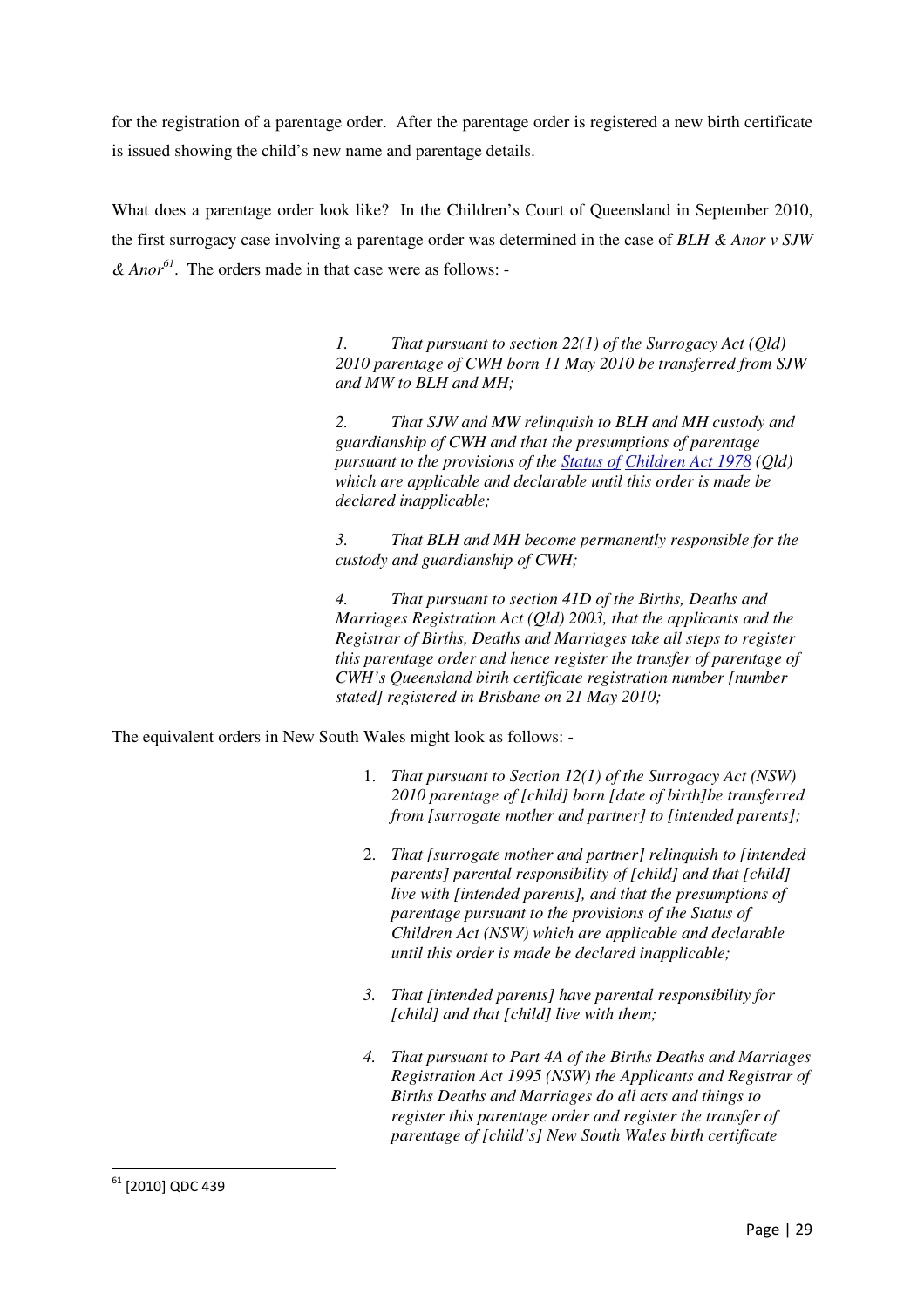*registration number [number stated] registered in [place] on [when].* 

## **Criminality of Entering into Commercial Surrogacy Arrangements**

Once the *Surrogacy Act 2010 (NSW)* is proclaimed to take effect, which is understood to occur on 1 March 2011, it will become a criminal offence for any NSW resident to enter into a commercial surrogacy arrangement, whether within Australia or overseas. The offence, punishable by a fine of up to \$110,000.00 or up to two years imprisonment, is contained in s.8 *Surrogacy Act (NSW)* as follows:

#### *8 Commercial surrogacy arrangements prohibited*

*A person must not enter into, or offer to enter into, a commercial surrogacy arrangement.* 

*Maximum penalty: 2,500 penalty units, in the case of a corporation, or 1,000 penalty units or imprisonment for 2 years (or both), in any other case.* 

*Commercial Surrogacy* is defined in s.9 *Surrogacy Act* as follows: -

-

#### *9 Commercial surrogacy arrangement—meaning*

- *(1) For the purposes of this Act, a surrogacy arrangement is a commercial surrogacy arrangement if the arrangement involves the provision of a fee, reward or other material benefit or advantage to a person for the person or another person:*
- *(a) agreeing to enter into or entering into the surrogacy arrangement, or*
- *(b) giving up a child of the surrogacy arrangement to be raised by the intended parent or intended parents, or*
- *(c) consenting to the making of a parentage order in relation to a child of the surrogacy arrangement.*
- *(2) However, a surrogacy arrangement is not a commercial surrogacy arrangement if the only fee, reward or other material benefit or advantage provided for is the reimbursement of a birth mother's surrogacy costs*.

The surrogate mother is entitled to be reimbursed her reasonable costs associated with the pregnancy and birth. This is dealt with in s.7 *Surrogacy Act* as follows: -

## *7 Birth mother's surrogacy costs—meaning*

- *(1) For the purposes of this Act, a birth mother's surrogacy costs are the birth mother's reasonable costs associated with any of the following matters:*
- *(a) becoming or trying to become pregnant,*
- *(b) a pregnancy or a birth,*
- *(c) entering into and giving effect to a surrogacy arrangement.*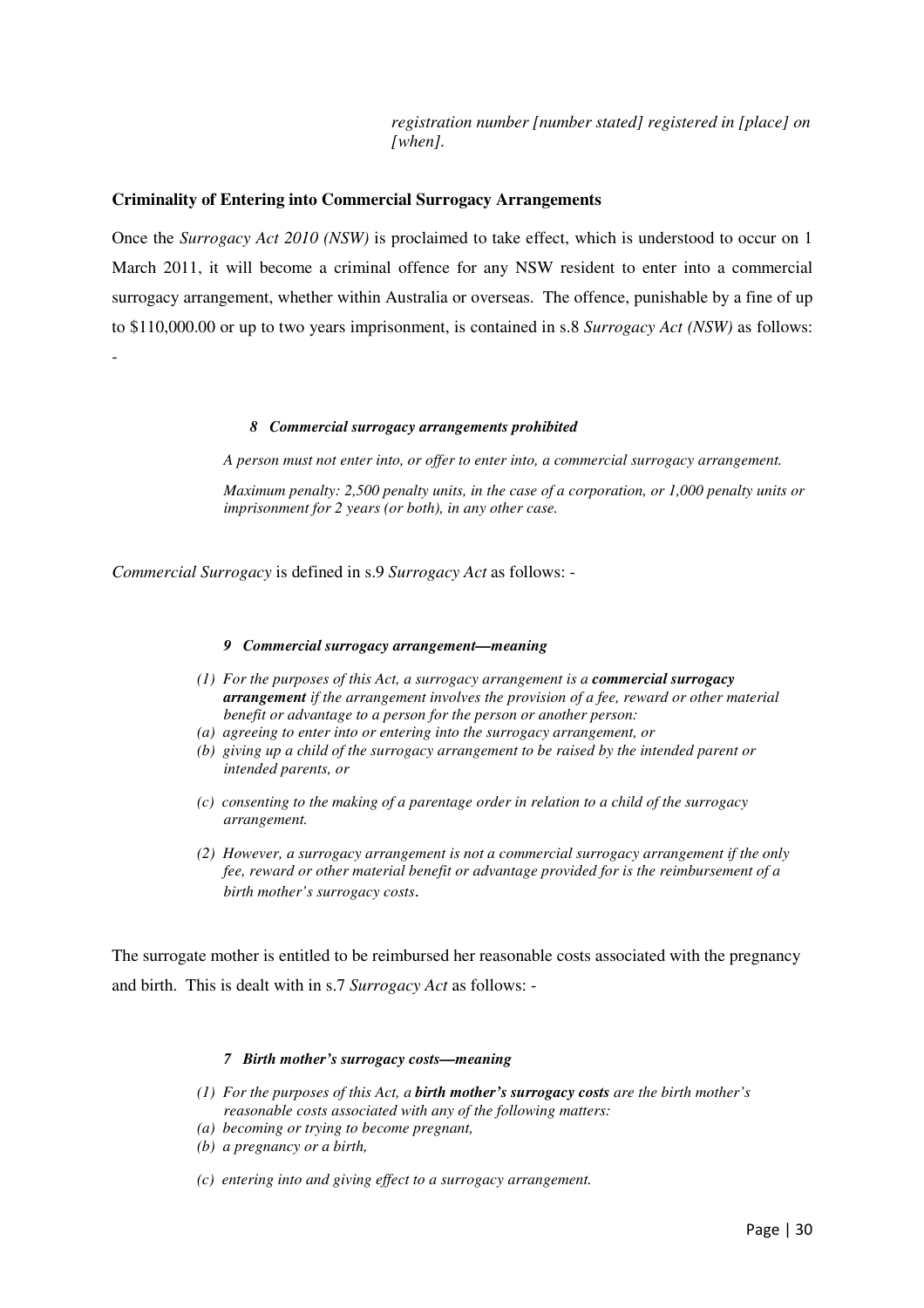- *(2) The reasonable costs associated with becoming or trying to become pregnant include any reasonable medical, travel or accommodation costs associated with becoming or trying to become pregnant.*
- *(3) The reasonable costs associated with a pregnancy or birth include the following:*
- *(a) any reasonable medical costs associated with the pregnancy or birth (both pre-natal and postnatal),*
- *(b) any reasonable travel or accommodation costs associated with the pregnancy or birth,*
- *(c) any premium paid for health, disability or life insurance that would not have been obtained by the birth mother, had the surrogacy arrangement not been entered into,*
- *(d) any reasonable costs, including reasonable medical costs, incurred in respect of a child (being the child of the surrogacy arrangement),*
- *(e) the cost of reimbursing the birth mother for a loss of earnings as a result of unpaid leave taken by her, but only for the following periods:*
- *(i) a period of not more than 2 months during which the birth happened or was expected to happen,*
- *(ii) any other period during the pregnancy when the birth mother was unable to work on medical grounds related to pregnancy or birth.*
- *(4) The reasonable costs associated with entering into and giving effect to a surrogacy arrangement include the following:*
- *(a) the reasonable costs associated with the birth mother and the birth mother's partner (if any) receiving counselling in relation to the surrogacy arrangement (whether before or after entry into the arrangement),*
- *(b) the reasonable costs associated with the birth mother and the birth mother's partner (if any) receiving legal advice in relation to the surrogacy arrangement or a parentage order relating to the surrogacy arrangement,*
- *(c) the reasonable costs associated with the birth mother and the birth mother's partner (if any) being a party to proceedings in relation to such a parentage order, including reasonable travel and accommodation costs.*
- *(5) A cost is reasonable only if:*
- *(a) the cost is actually incurred, and*
- *(b) the amount of the cost can be verified by receipts or other documentation.*
- *(6) In this section:*

*medical costs does not include any costs that are recoverable under Medicare or any health insurance or other scheme.* 

Whilst altruistic surrogacy arrangements are not illegal, they are not enforceable<sup>62</sup>. A situation may arise where a surrogate mother refuses to relinquish the child to the intended parents, or as in *Re Evelyn* seizes the child back. The only remedy available to the intended parents in such a scenario would be to apply to one of the Family Law Jurisdictions for parenting orders conferring parental responsibility upon them, and that the child live with them.

# **Part 5**

<sup>&</sup>lt;sup>62</sup> S.6 Surrogacy Act (NSW).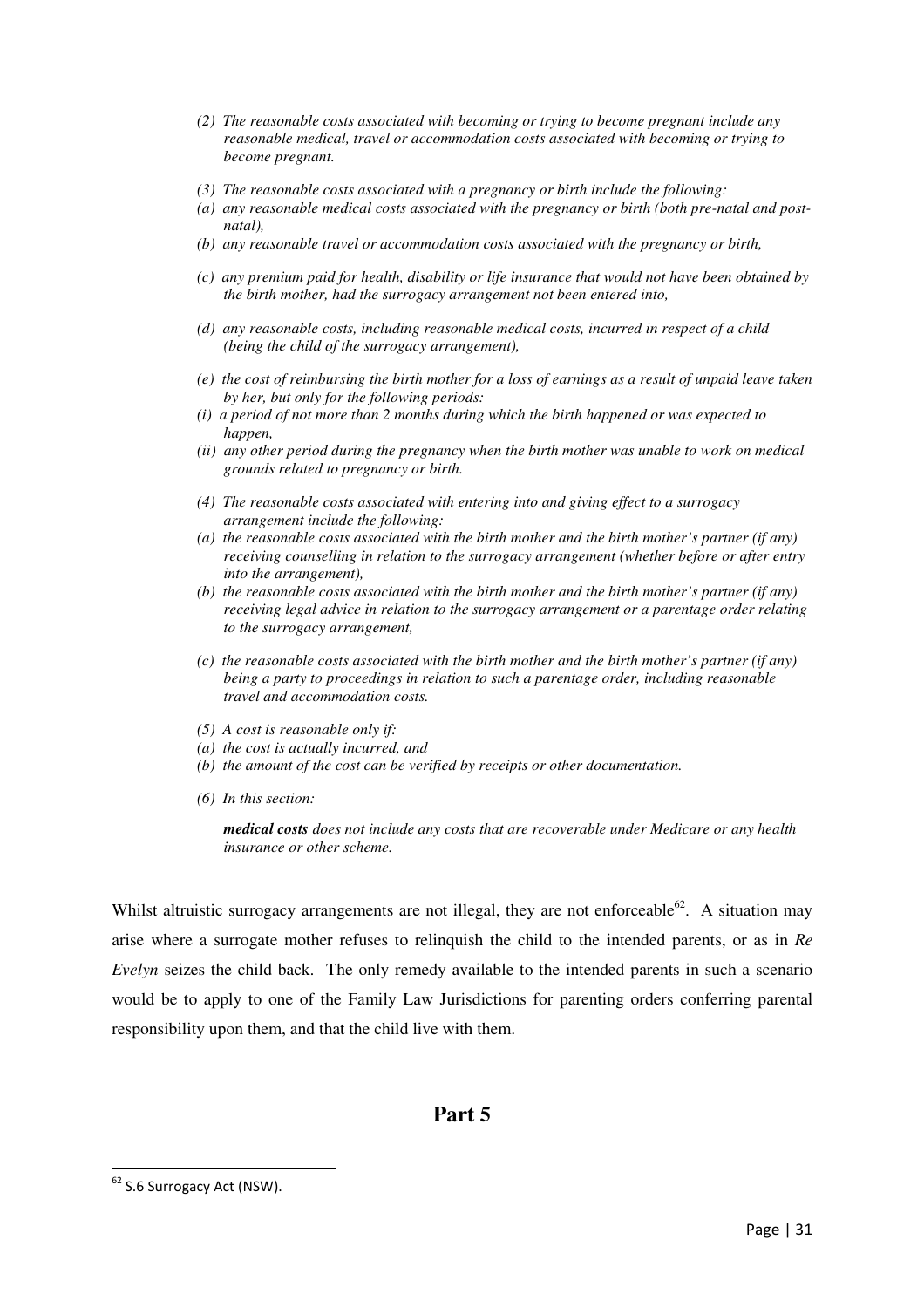# **Overseas Surrogacy Arrangements**

The current state and territory laws providing for the transfer of parentage mechanism in surrogacy arrangements do not apply to overseas surrogacy arrangements, except in WA and New South Wales involving altruistic surrogacy arrangements only.

In my experience through volunteering at the Inner City Legal Centre in Sydney and in my own practice, commercial overseas surrogacy arrangements are more common than altruistic surrogacy arrangements occurring within Australia. One of the reasons, I suspect, is that there would probably not be many woman in Australia who would be prepared to undertake the role of carrying a child to be surrendered upon birth, and not receive any reward. No doubt there are other moral, ethical and personal views contributing to this.

A few overseas jurisdictions allow commercial surrogacy including India, Thailand, Russia, Canada and California. In my experience with gay male couples and opposite sex couples, entering into an overseas commercial surrogacy arrangement is far more common.

One of the problems with commercial overseas surrogacy arrangements will include where the arrangement takes place and what laws are in place within those jurisdictions to deal with surrogacy arrangements. For instance, in California not only are commercial surrogacy arrangements legal, contracts for commercial surrogacy arrangements are legally enforceable. I know of a business in Los Angeles named "Growing Generations" which provides a one stop shop service for couples seeking to enter into commercial surrogacy arrangements. The business has its own lawyers who will prepare a contract between the intending parents and Growing Generations to provide the service. The service sources the surrogate mother and a contract is entered into between the intending parents and the surrogate mother. There is a counselling service in the business which will screen the surrogate mother and ensure her suitability for the role, and provide her with counselling after the birth and surrender of the child. The business also has its own IVF clinic providing the IVF treatment. After the birth of the child the parties, including the intending parents, the surrogate mother and her married or de facto partner, enter into a mechanism whereby a court order is obtained conferring the equivalent of parental responsibility under the *Family Law Act* upon the intending parents. A birth certificate issues naming both intending parents as the parents of the child, even if it is a same sex couple.

Taking the example of an overseas surrogacy arrangement entered into in California, which was the subject of *re Mark*, a number of questions arise. Can the order obtained in the Supreme Court of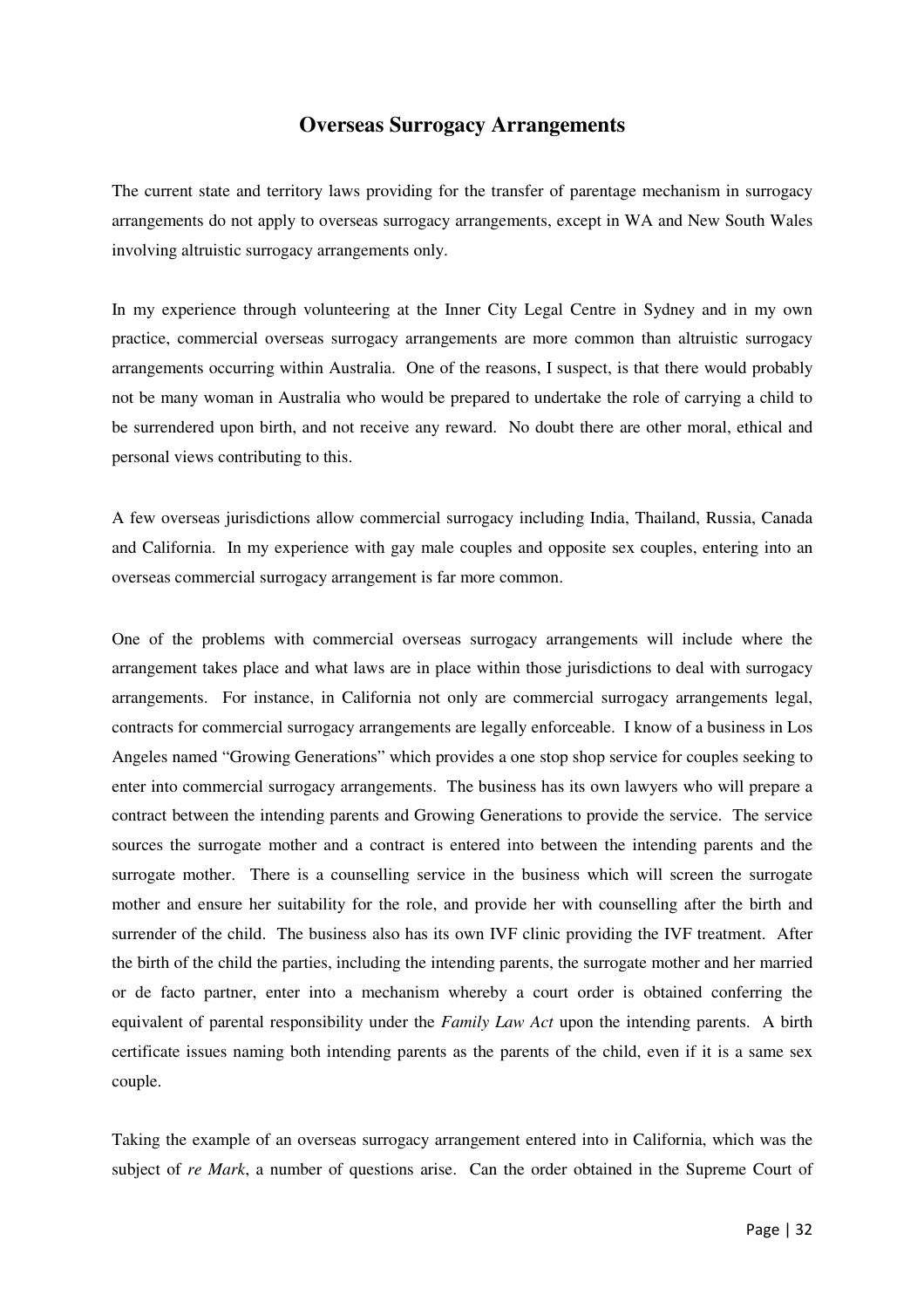California be registered in the Family Court or Federal Magistrates Court of Australia and have effect here as an *'overseas child order'*? Section 4 of the *Family Law Act* provides a definition of '*overseas child order'* as follows:

#### *"overseas child order"* means:

*(a) an order made by a court of a prescribed overseas jurisdiction that:* 

 *(i) however it is expressed, has the effect of determining the person or persons with whom a child who is under 18 is to live, or that provides for a person or persons to have custody of a child who is under 18; or* 

 *(ii) however it is expressed, has the effect of providing for a person or persons to spend time with a child who is under 18; or* 

 *(iii) however it is expressed, has the effect of providing for contact between a child who is under 18 and another person or persons, or that provides for a person or persons to have access to a child who is under 18; or* 

 *(iv) varies or discharges an order of the kind referred to in subparagraph (i), (ii) or (iii), including an order of that kind made under this Act; or* 

 *(b) an order made for the purposes of the Convention referred to in section 111B by a judicial or administrative authority of a convention country (within the meaning of the regulations made for the purposes of that section).* 

The definition of *'overseas child order'* does not include any order, however described, conferring parental responsibility. Therefore any order obtained in the Supreme Court of California conferring the equivalent of parental responsibility upon the intending parents will not have any effect in Australia if registered in the Family Court or Federal Magistrates Court of Australia.

The *"prescribed overseas jurisdiction"* referred to in the definition of *"overseas child order"* is dealt with in regulation 14 of the *Family Law Regulations (Cth)* as follows: -

## *Meaning of prescribed overseas jurisdiction*

 *For the purposes of the definition of prescribed overseas jurisdiction in subsection 4 (1) of the Act:* 

 *(a) each country or part of a country, set out in column 2 of an item in Schedule 1A is declared to be a prescribed overseas jurisdiction for the purposes of:* 

 $(i)$  subsection  $4(1)$  of the Act, in relation to the definition of *overseas child order ; and* 

 *(ii) sections 70M and 70N of the Act; and*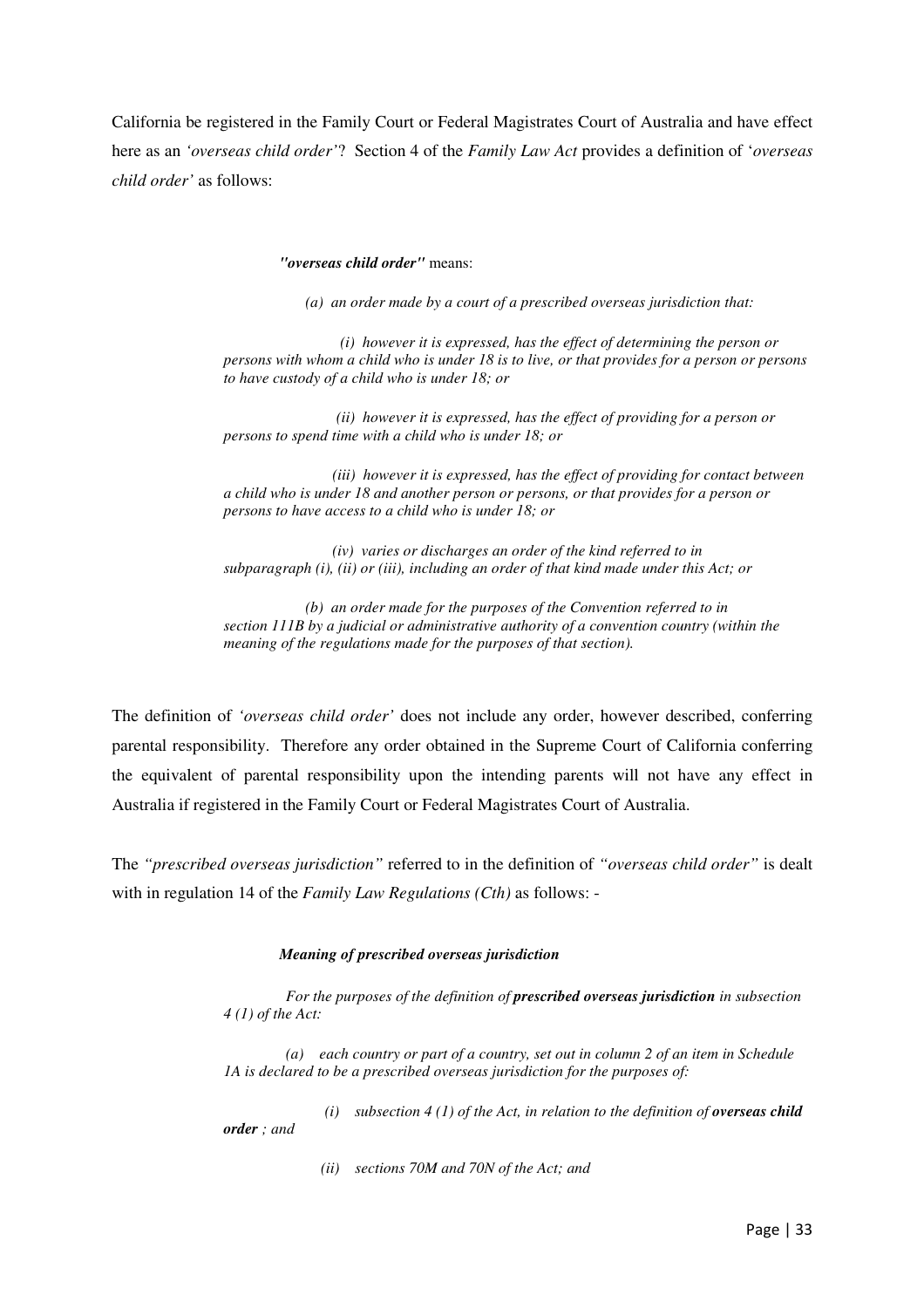*(b) each country, or part of a country, set out in Schedule 2 as a reciprocating jurisdiction is declared to be a prescribed overseas jurisdiction for the purposes of:* 

 $(i)$  subsection  $4(1)$  of the Act, in relation to the definition of *overseas maintenance agreement ; and* 

 *(ii) paragraph 89 (b) of the Act.*

Column 2 of Schedule 1A of the *Family Law Regulations (Cth)* only lists the various States of the United States of America as a prescribed overseas jurisdiction for the purpose of registering an *"overseas child order".* 

What about the birth certificate issuing in California naming both the gay male couple, the intending parents, as parents of the child. Does the presumption of parentage under s69R of the *Family Law Act* apply to this?

Applying the decision in *re Michael: surrogacy arrangements*, and the operation of the presumptions of parentage under s60H of the *Family Law Act*, despite the birth registration details the presumption of parentage under s60H applying to the surrogate mother and her married or de facto partner prevail over that under s69R to the intending parents.

The solution for the intending parents in this scenario is to apply to the Family Court or Federal Magistrates Court of Australia for a parenting order conferring parental responsibility upon them and providing that the child live with them. It is the same scenario that presented as in the case of *re Mark*.

Applying for the parenting order where there is an overseas surrogacy arrangement presents its own logistical problems. Who are the necessary parties to the application? The *Family Law Rules* provide in rule 6.02(2), as to the necessary parties to any application, as follows:

## *Necessary parties*

 *(1) A person whose rights may be directly affected by an issue in a case, and whose participation as a party is necessary for the court to determine all issues in dispute in the case, must be included as a party to the case.* 

*Example* 

*If a party seeks an order of a kind mentioned in section 90AE or 90AF of the Act, a third party who will be bound by the order must be joined as a respondent to the case.*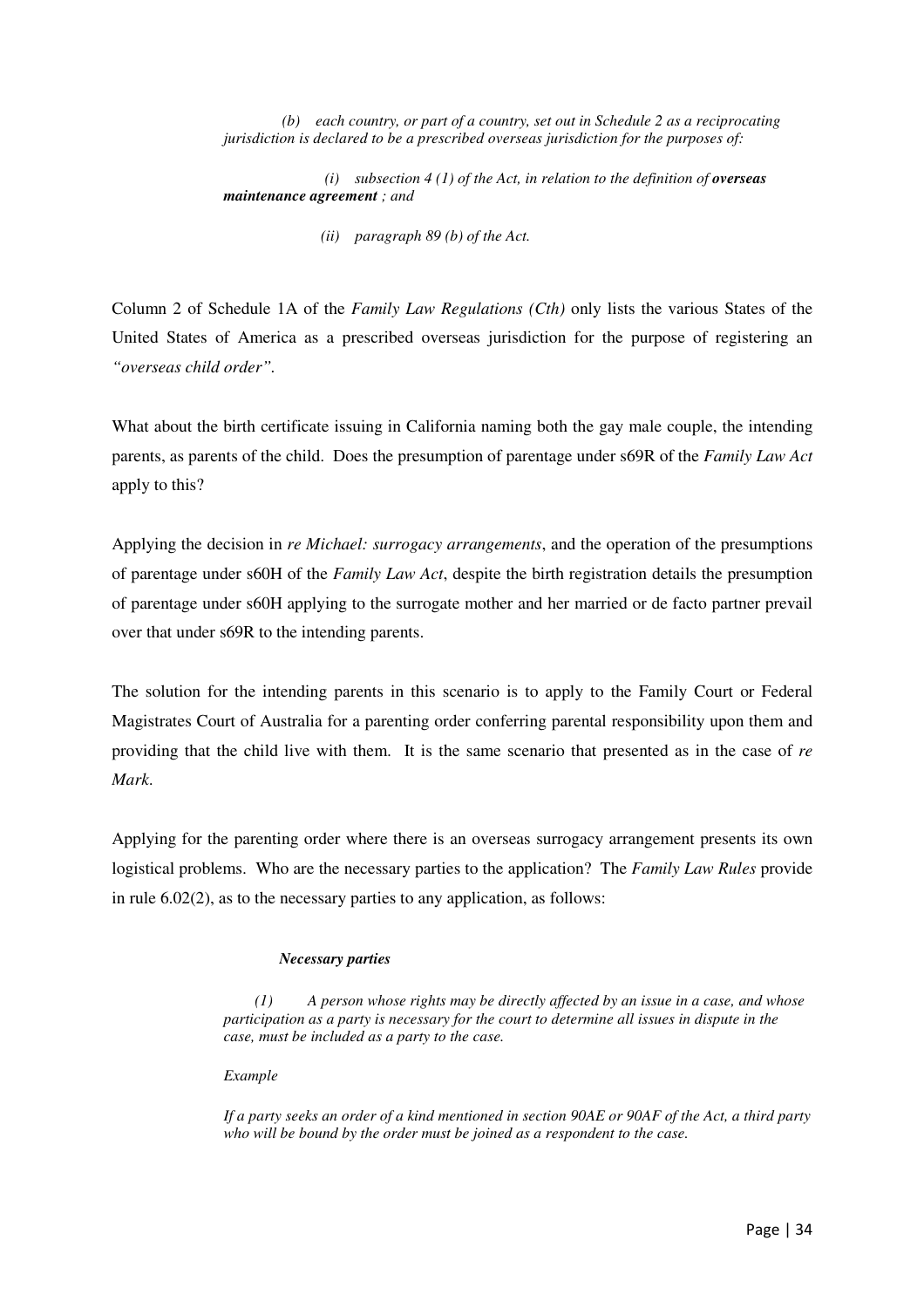*(2) If an application is made for a parenting order, the following must be parties to the case:* 

 *(a) the parents of the child;* 

 *(b) any other person in whose favour a parenting order is currently in force in relation to the child;* 

 *(c) any other person with whom the child lives and who is responsible for the care, welfare and development of the child;* 

 *(d) if a State child order is currently in place in relation to the child — the prescribed child welfare authority.* 

 *(3) If a person mentioned in subrule (2) is not an applicant in a case involving the child, that person must be joined as a respondent to the application.* 

*Note The court may dispense with compliance with a rule (see rule 1.12).* 

Under sub rule 2 where a parenting order is sought the parties must include the parents of the child, any other person whose favour a previous parenting order has been made or any person with whom the child lives and who is responsible for the care, welfare and development of the child.

Where an overseas surrogacy arrangement is concerned, the parties to the parenting application will of necessity include the intending parents, the surrogate mother and her married or de facto partner.

If the parenting order is made by consent, then it is recommended the intending parents file an initiating application with an affidavit of both intending parents in support detailing the factual history leading to the surrogacy arrangement, the conception and subsequent birth of the child, and the surrender of the child. Any written surrogacy agreements or communications concerning the arrangements should be annexed to the affidavit material. The application will then need to be served upon the surrogate mother and or her married or de facto partner. In most cases the orders will be made by consent and the surrogate mother and her married or de facto partner will need to sign the consent orders.

If the surrogacy arrangement occurred in a country where the first language is not English, such as India or Thailand, then consideration will need to be given as to whether the surrogate mother and her married or de facto partner speak English. If not, then the consent orders, the initiating application and affidavit material in support will need to be translated into the relevant language.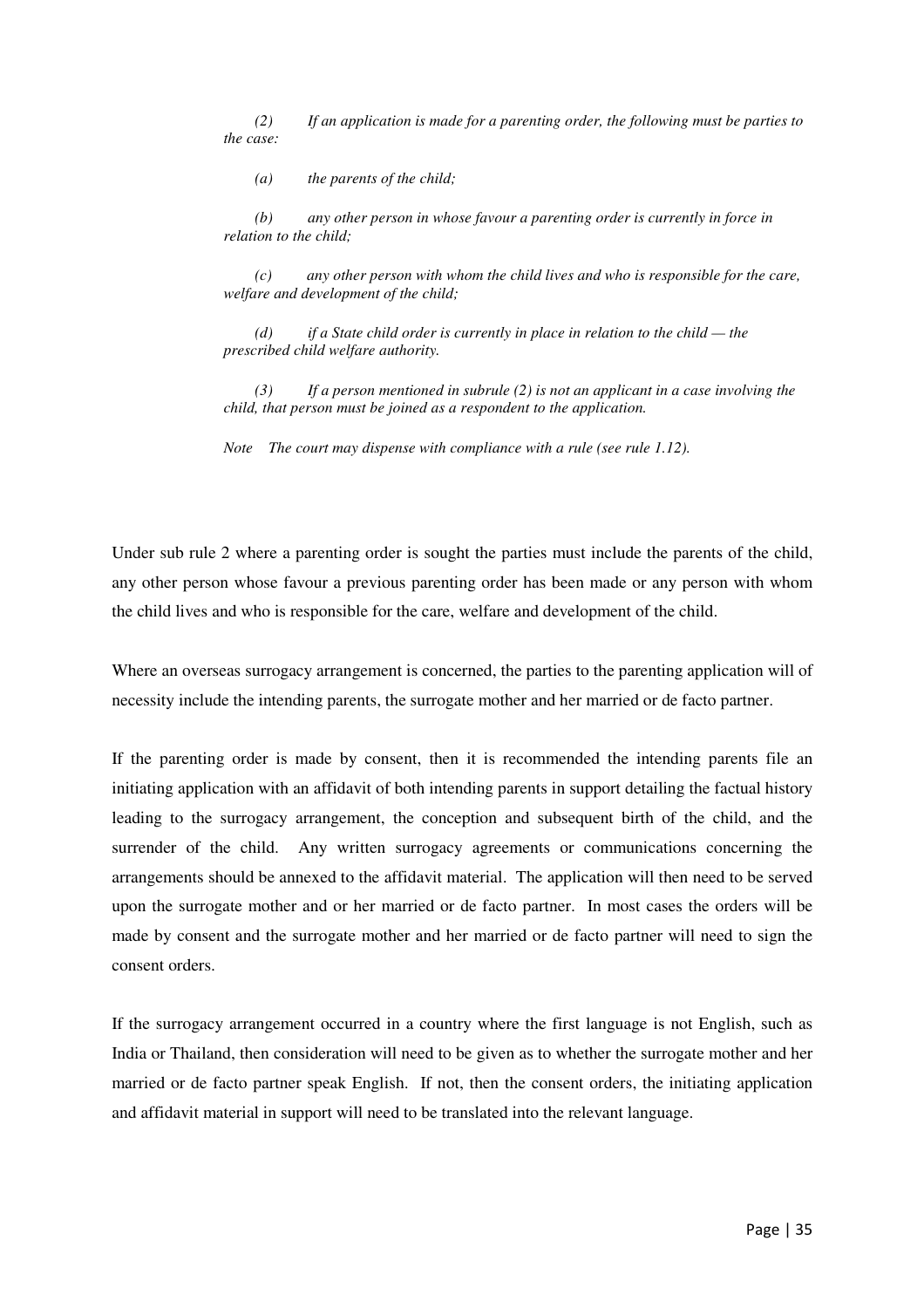My advice to parties entering into overseas surrogacy arrangements is to ensure that the surrogate mother and her married or de facto partner are well aware of the necessity to follow through with the legal mechanism through an Australian Court, to seek their cooperation, and to have parenting orders prepared in advance for them to sign shortly after the birth and surrender of the child.

There will also need to be consideration as to service of the application and affidavit in support upon the surrogate mother and her married or de facto partner after it is filed in the Australian Court.

If the surrogate mother and her married or de facto partner cannot be located after filing the application or if they do not cooperate, then consideration may need to be given to an application for dispensation of service or substituted service, and then proceeding with the application as though it is either contested, or undefended.

Apart from the issue of obtaining a parenting order conferring parental responsibility upon the intending parents, they will also need to consider applying for citizenship by descent for the child, and having an Australian passport issue for the child. In order to obtain this in India, for instance, there will need to be evidence that one of the intending parents is the 'biological parent'<sup>63</sup>. This will involve the party providing the sperm donation undergoing DNA testing to establish the biological link to the child and that he provided the DNA for the child. The parties will also either need to obtain a court order in India declaring the intending parents to be parents of the child (if that mechanism actually exists) or alternatively a written advice from a family law expert in India advising that the intending parents are considered the parents of the child under Indian law. In these arrangements the intending parents will need to obtain legal advice from the place where the child is born as to their status under the local law.

In my experience, parties entering into surrogacy arrangements in India often deal with an agent who will source the surrogate mother, make arrangements for her IVF treatment at an IVF clinic, make arrangements for her counselling, arrange a lawyer to provide the necessary legal advice, and make the travel and accommodation arrangements for the intending parents.

Some overseas places will issue a birth certificate naming both intending parents to a surrogacy arrangement, where they are an opposite sex couple, as the child's parents. The birth certificate does not say the child was conceived by an artificial conception procedure, that it was a surrogacy arrangement, or who provided the genetic material for the child. Although in these cases the intending parents are strictly speaking not parents by operation of the various provisions of the *Family* 

l

 $63$  This usage of the word parent does not involve the application of the presumptions of parentage under the Family Law Act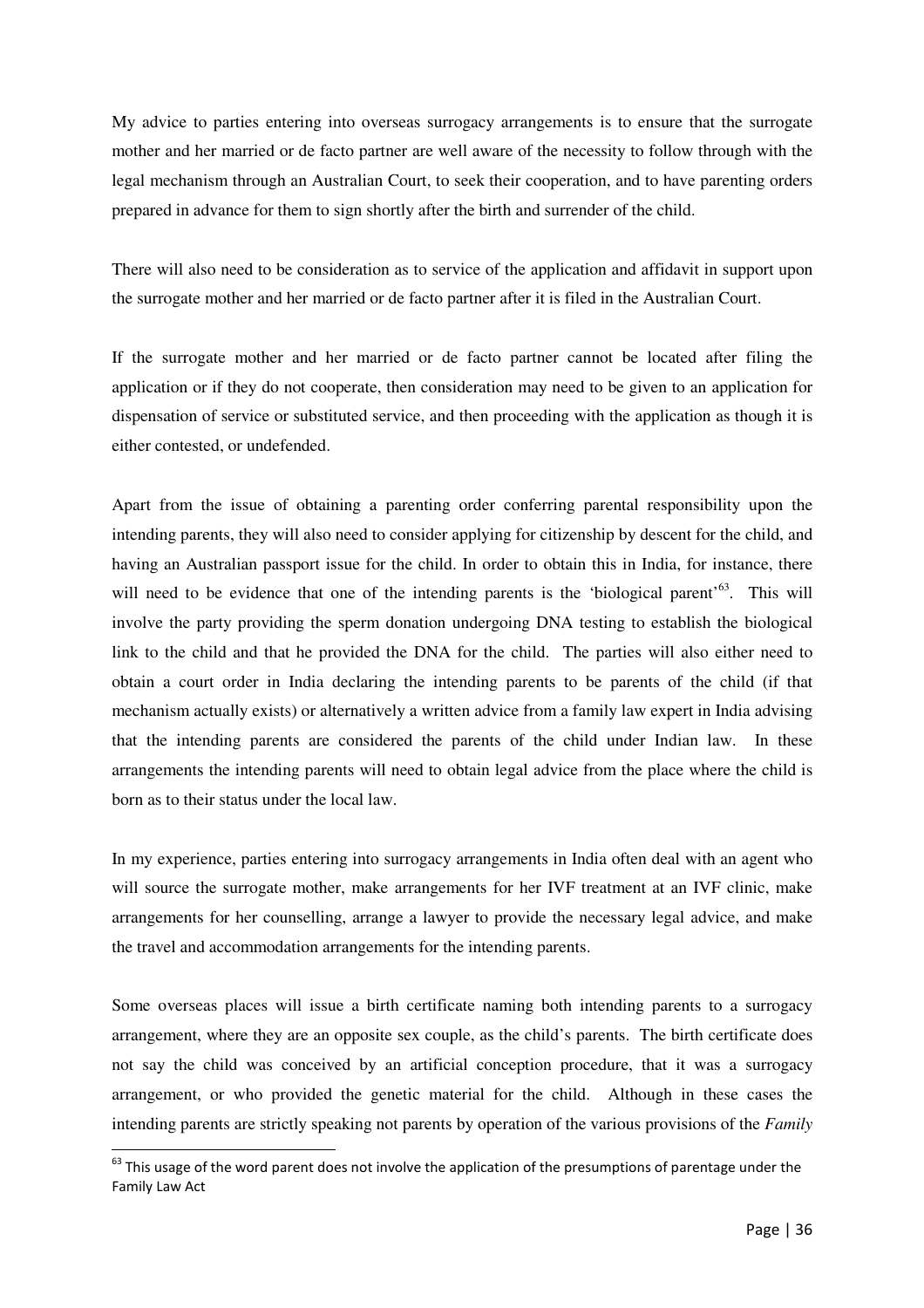*Law Act*, anecdotally I understand that intending parents both named on the birth certificate do not follow up and obtain parenting orders conferring parental responsibility upon them because no-one would know they are strictly speaking not parents.

Care should be taken to advise New South Wales residents that if they enter into an overseas commercial arrangement after the commencement of the *Surrogacy Act (NSW),* they are committing an offence and may be prosecuted. However, any commercial arrangements entered into prior to the commencement of the *Surrogacy Act (NSW)* will not be captured by the criminality provisions.

# **Part 6**

# **Law Reform**

Although the enactment of uniform legislation in the States and Territories around Australia dealing with altruistic surrogacy arrangements is a welcome advance, there is still more work to do. There are jurisdictional variations between the current laws of the ACT, WA, Victoria, Queensland and New South Wales but essentially the transfer of parentage mechanism is largely uniform.

It is with respect to overseas surrogacy arrangements where intending parents cannot take advantage of State and Territory laws making provision for the transfer of parentage mechanism where law reform is warranted. In those cases the intending parents would need to apply to the Family Court or Federal Magistrates Court of Australia for a parenting order conferring parental responsibility upon them. This does not give the intending parents the status of *parent* for the purposes of the *Family Law Act* and all of the rights and privileges that parents enjoy under other areas of law.

The other issue is the criminality of entering into commercial arrangements, whether within Australia or overseas, which in my view ought to be repealed. Given the best interests of the child principle is applied in parenting cases in the family law jurisdictions and in transfer of parentage proceedings in surrogacy cases, how does prosecuting people for seeking to start a family promote a child's best interests or benefit society? If parents were to be prosecuted for having a child through a commercial surrogacy arrangement and a Court imposed a term of imprisonment as it may under the New South Wales legislation, then what arrangements are to be made for the care of the child? Is it anticipated the child go into foster care?

Why is seeking to enter into a commercial arrangement to start a family seen as something worthy of prosecution, and why does it capture acts committed extra-territorially? The only other acts